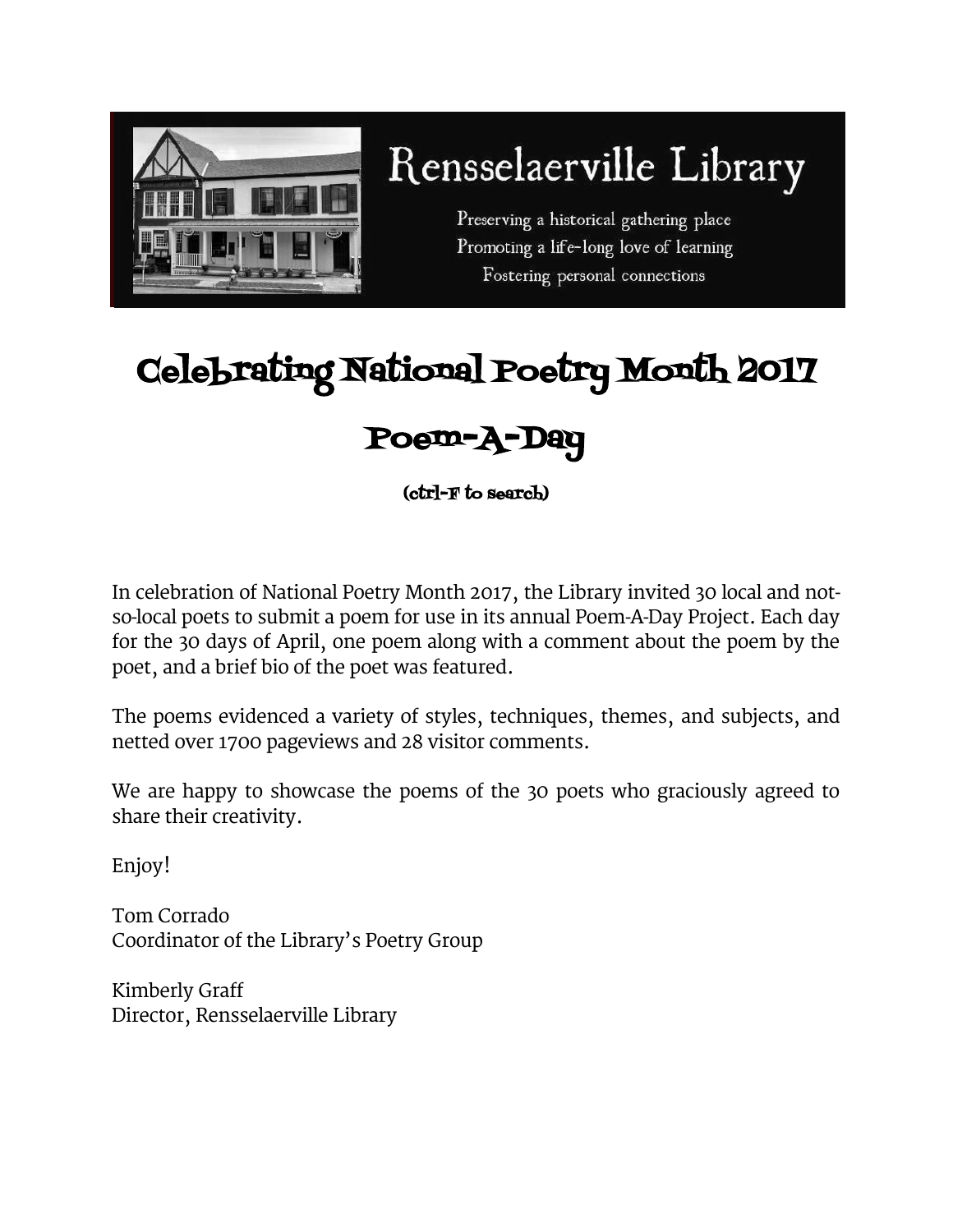April 1

Tadic

*by Therese L. Broderick*

In the revival of Tadic's show I'm playing a nobody lying on the stage shoulder-to-shoulder with him, my sleeveless arm heating his black tattoo.

We must stay in close touch, whisperless, so he can cue me with an elbow - when to begin the silent exodus: when to tilt my chin, raise my head.

And then I'll slowly stand up to face the front row of VIP's come out tonight just to say they've seen his bare Serbian feet knead the floor

gingerly as a funambulist crosses circus wire. I'm hotter under these track lights than I ever was that summer afternoon marching the mall,

herded tight, protesting raids and vetting; but Tadic's arm stays attic-chilly, like the air-conditioned room where our ensemble stows backpacks and bottled water. The only sound he makes is one raw swallow off the record - never letting a single ticket-holder catch him in that fatal mistake, acting too much alive.

About this poem:

I wrote this poem after volunteering as a "pedestrian" performer in a professionally-staged show. Based loosely on a Polish wartime novel, and featuring an Eastern European dancer, the show opened during the early weeks of the Trump presidency. The governing metaphor of my poem is: close touch people of different nationalities in confrontation, touching one another with either harmless or harmful intents: providing a helping hand, rescuing, raising from doom, communicating with body language; or, elbowing out, spying on, silencing, torturing. The format of the poem's stanzas is also metaphorical - the other volunteers and I were instructed to pack ourselves into a "body-carpet," a zig-zagging array on the floor. "Tadic" is an invented name.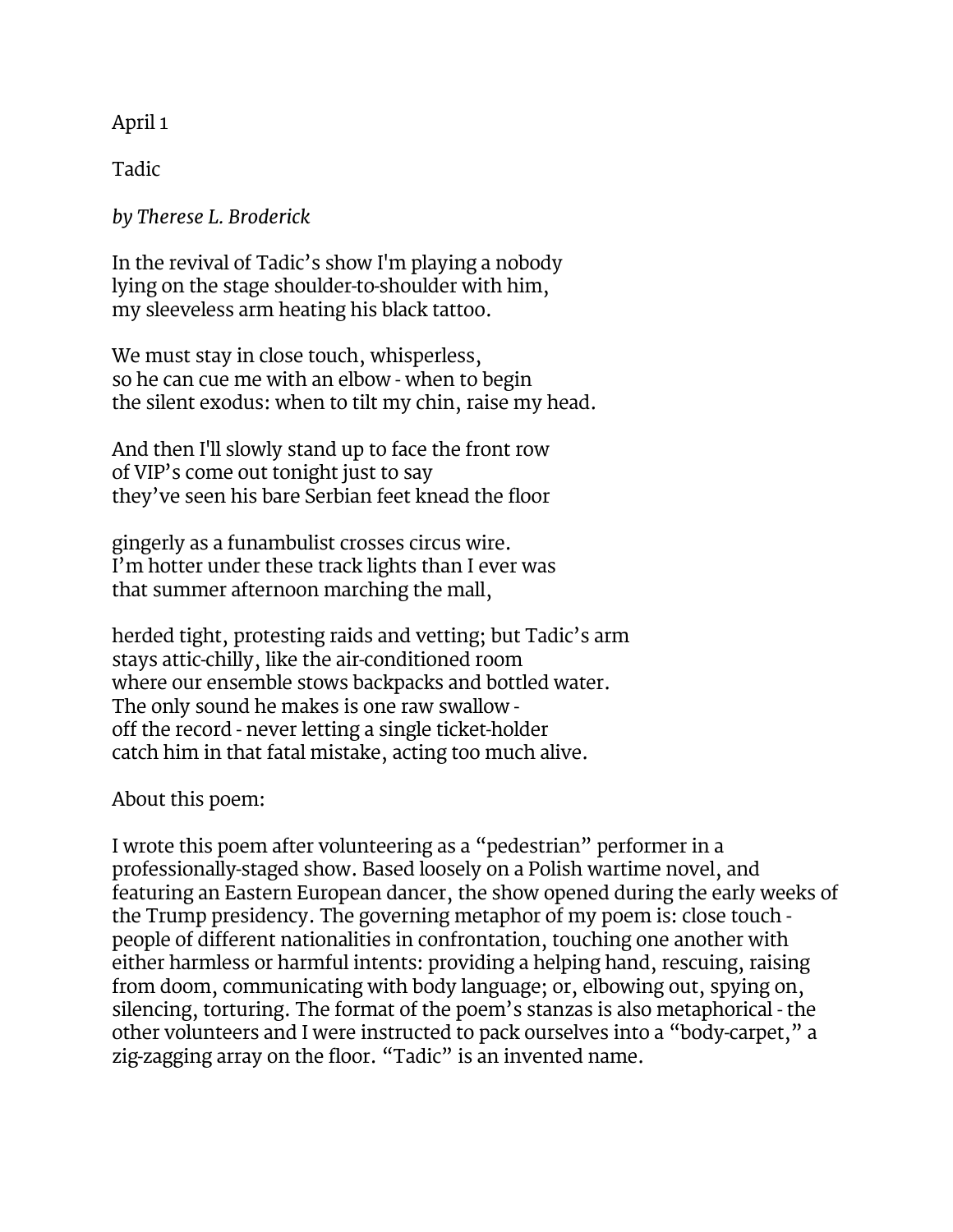About the poet:

A free-wheeling poet, Therese L. Broderick lives in Albany, New York, USA. Her favorite poet is the esteemed Gregory Orr who once lived in Rensselaerville. Therese can be found on Facebook, Twitter, Goodreads, LinkedIn, MeetUp.com, and Wordpress blogs. Email her at [brdrck@gmail.com.](mailto:brdrck@gmail.com)

\*\*\*\*\*\*\*\*\*\*

April 2

A Poetry Group Dropout

*by Gail Haines*

I am a Poetry Group dropout. I am not particularly happy about this. I left because I just couldn't find my words. In my rushing busyness, I misplaced them, didn't even realize it until I began to reach for them. In my searching, I discovered other things I had put away without remembering when or where I put them.

I love listening to poetry . . . it makes my heart soften and my eyes well up. Hearing poetry holds me in stillness, allowing me to expand out into the world and at the same time pull in towards my soul. I have come to call this experience, "being fully present." It is such a gift. It seems so simple and easy, but for me, it is neither simple nor easy. Instead of getting there by pushing and working harder, I have to surrender and just let it be.

I asked myself, "What makes a poem?" For me, it had always been a crafting of words to capture the essence of precious moments. Like the magic of a misty morning when the sunlight slants through the trees, and birdsong greets the day; not just how it looks, but how it feels . . . the aliveness and wholeness. Where everything comes together and I stand witness in sacred space, the space from which poems are born.

When I stopped struggling to get my words to lay down on the paper and be presentable, and just surrendered, allowing more ease to come into my life, I found new forms of poetry. This year, I truly felt the long awaited final leap into spring. It was as if the Queen herself had arrived, bringing her buds and sprouts, water and seeds. I swear, one day, on my knees in the garden, digging irises, I heard the earth say, "Put shit right here and I will return it to you, as beautiful flowers . . . they are both just different forms of the same love."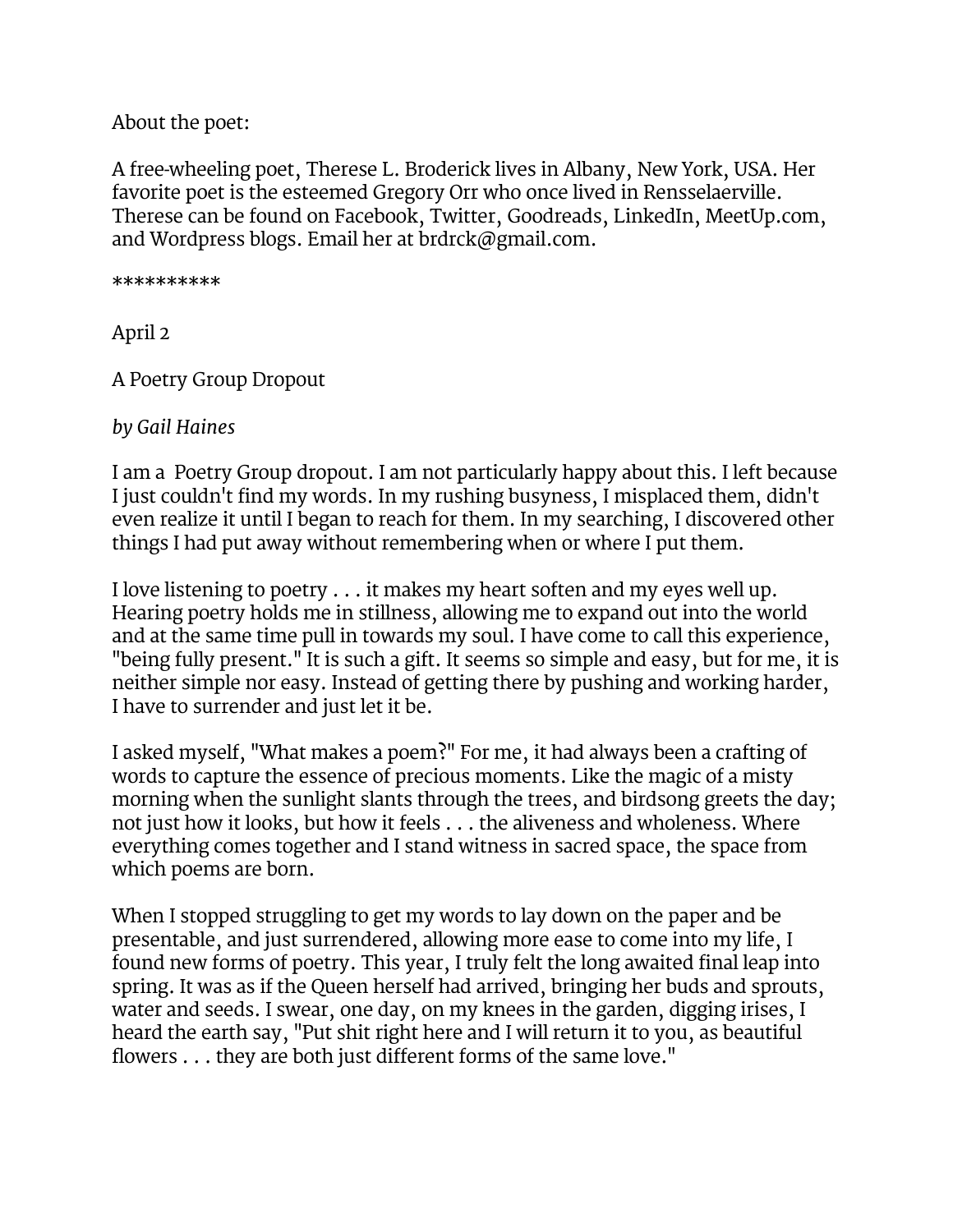I believe the earth was trying to tell me, "Just take what life has given you, in whatever form it comes, and use it to create and celebrate what you have." Poetry is a form of creation and celebration. The farmer's poetry is his offering of fresh fruits and vegetables. The cook's poetry is the pleasure in the food shared at the table of family and friends. The lover's poetry is in their smiles, touch, laughter and tears, in their greetings and goodbye's.

Every act of creation that is done as celebration, carries the kernel of a poem. Building a house, or a piece of furniture, restoring an old car, planting a tree, painting a picture, sewing a quilt, singing a song, teaching a child, loving your neighbor . . . they are all poems in the making, all opportunities to "be fully present." I believe that we are living a poem here, this month of April. Coming together, creating community in our annual celebration of the poetic word.

About the poet:

As a psychotherapist, I worked with people and families to help them identity their feelings and communicate them with others. For me, a poem reaches inside, connects us to the 'oneness' in the world, and gives us words to express that connection. I NEED poetry in my life, and I found it in Rensselaerville.

\*\*\*\*\*\*\*\*\*\*

April 3

I Know This Day

*by Mary Ann Ronconi*

I know this day. It cannot be trusted.

Sun hot, ground clear of snow Save for a few crusty patches that remind me it is still winter.

It comes almost every year. Not last year when the mid-March snow was still high against the house. But this year certainly, this year of practically no snow at all.

It draws me out of the house where I have been a bear in her den With a breeze as warm as June's and light that lasts late in the day. Air resonant with bees out for a cleansing flight Flower beds around the house wide open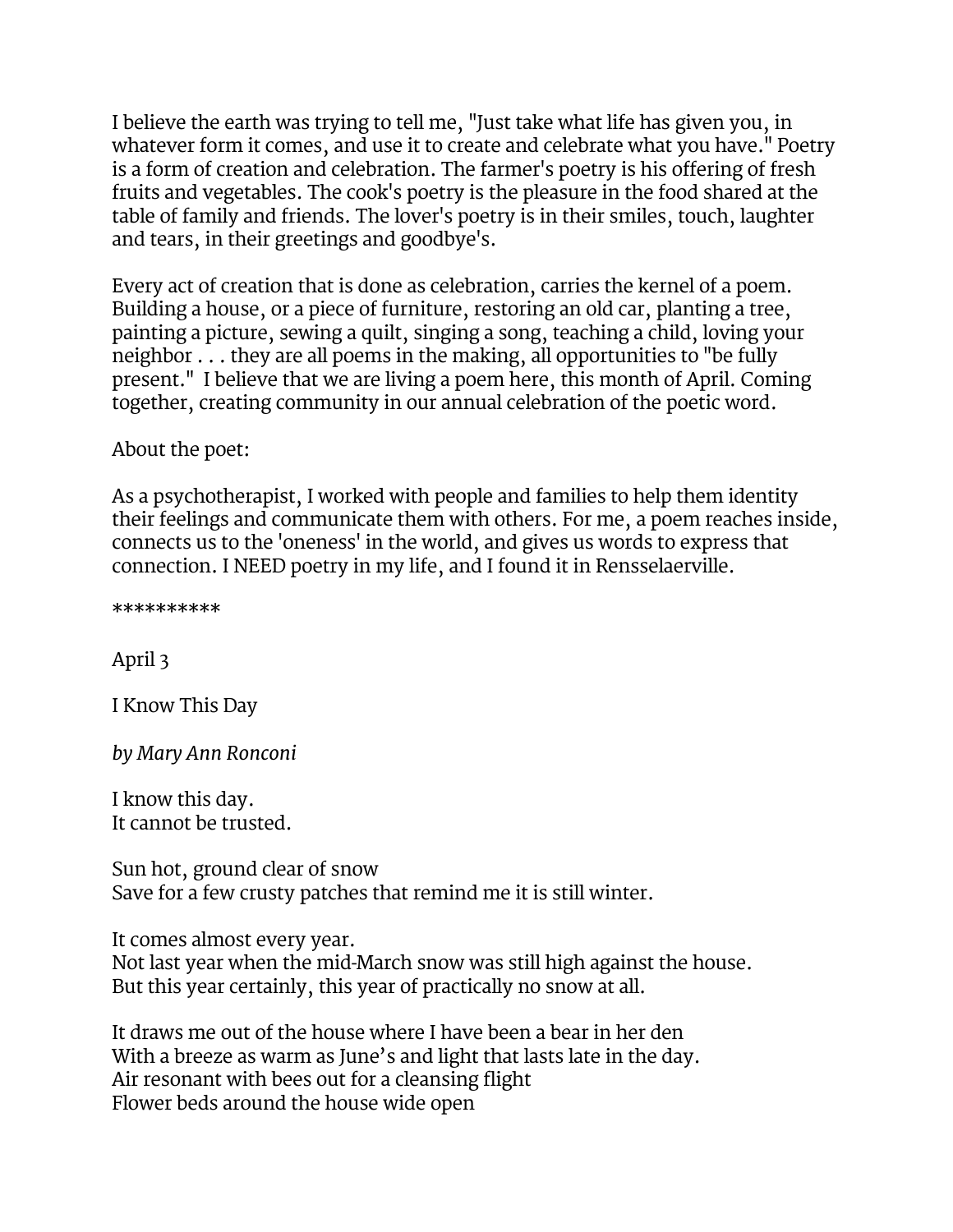Daffodils, hyacinths, tulips pushing up green leaves and eager buds.

Inebriated by this balmy potion of thirst-quenching warmth, I want to find a rake, a hoe, whatever tool will let me Clear away winter: the flattened maple leaves, the brown mats of grass, The unsightly debris that only asks to be left undisturbed.

Therein lies the treachery, the temptation to take a big bite of The Apple. Oh, the daffodil and tulip and hyacinth shoots are safe - Their fat bulbs smug underground, Their ambitious tops able to withstand meddling in their midst.

It is the perennial with ordinary roots this sly day begs me to betray. The delphiniums, the shasta daisies, the brave dianthus. Exposed, some will succumb to the return, The absolutely predictable return, of murderously cold, root-freezing winter.

I confess. I have done it before cleared away, too soon, protective mounds of mulch. I know better now. For forty and more Marches I have been around these cold clad hills With their sweet-talking, spring promising days. This year only one unsuspecting grape hyacinth paid the price of my impatience - before I put away the complicit rake.

About this poem:

The first hints of spring in the stubborn winters of the Helderbergs beg for a response from me, by mid-March wildly impatient to get into the garden. This poem is one of them.

About the poet:

Mary Ann Ronconi, a Kentuckian long ago transplanted to "Upper Berne, Outer Rensselaerville," is a founding member of the Library Writing Group.

\*\*\*\*\*\*\*\*\*\* April 4

Last Words

*for KW*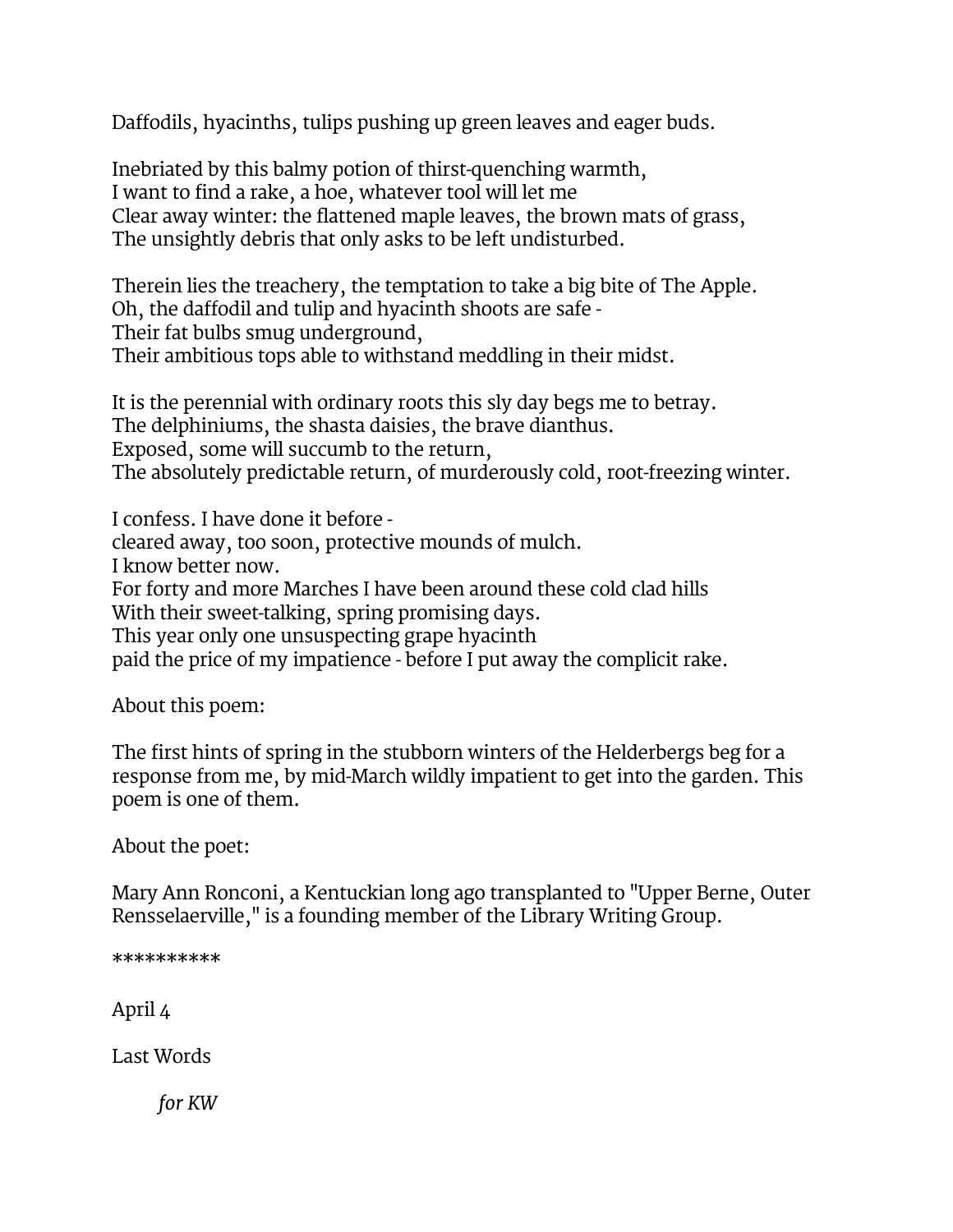*by Alan Catlin*

His obit following sudden, unexpected death, was a master class in misinformation replete with unintended irony for a career educator dedicated to getting stuff right. His life summary included how he traveled to India on a Full Brite scholarship, a misnomer so egregious, I knew he would have loved it. Oh, how I wanted to share the joke. I laughed until I cried.

About this poem:

I worked lunches for about fifteen years at a tavern in Albany. I inherited a regular crew of men we called "The Old Guys" who stopped in pretty much every day for the company. Some of them even ate lunch. It was great fun until they started dying off. I can see this poem a part of a tribute series for the Old Guys. Now I'm one of the Old Guys.

About the poet:

Alan Catlin has been publishing for parts of five decades. Two recent full-length books of poetry are *Walking Among Tombstones in the Fog* (forthcoming from Presa Press) and *American Odyssey* (from Future Cycle Press).

\*\*\*\*\*\*\*\*\*\*

April 5

Junk Drawer

*by Thomas Bonville*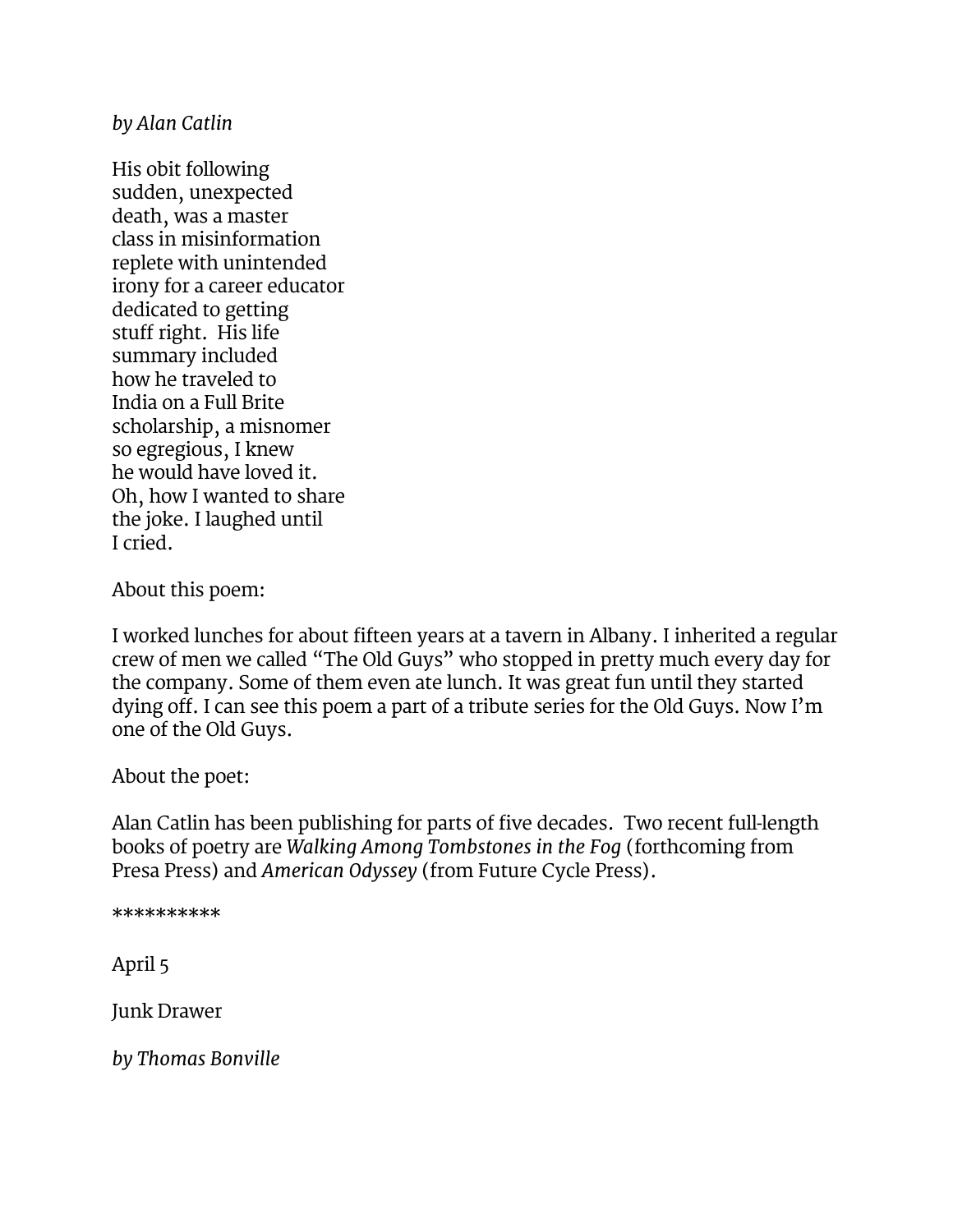A cassette. No case. Warren Zevon. *Excitable Boy.* Last played in a Chevy Caprice that I owned. 155,000 miles, when I sold it. Had an AM-FM radio/cassette player. Send lawyers, guns and money. A utility knife. Remember using it to cut sheet rock, cut thumb, instead. Bled like a geyser, required stitches. Did not stitch myself. Bag of rubber bands, all sizes. The bag says, "Guaranteed to last a lifetime." Money-back guarantee. I'm sure that's why I bought it. Batteries. Sizes AA, C and D, don't know if any of them work. Just yesterday, I needed four Triple As. None in junk drawer. Pencils. All with worn away erasers. Must be a poet in the house. Two flat-head screwdrivers, identical. Never need them. Always seem to need a Phillips-head screwdriver. None in junk drawer. A manual for a George Foreman grill. Haven't seen that grill in years. Wonder if George Foreman is still alive? He took a lot of hard punches. Box of Diamond-brand wood matches. Quaint. Used to be a match factory in Hudson. It burned down. Piece of electrical tape, wrapped around a Sharpie. Both black. Must be a leaky Sharpie. Or, is it love? Canadian pennies. Read that Canadians don't use pennies anymore. Too bad. Have plenty. Another knife. Looks unusual. Hook-shaped blade, ominous in that Medieval kind of way. Might have been used to gut fish, might have been bought at a rummage sale. I like rummage sales. A meat thermometer, used once a year at Thanksgiving. Gets jammed into the breast of the turkey. Nobody looks at it while the turkey is cooking. But it still gets stuck into the turkey every year. Chopsticks. Packaged, unopened, from the chop suey days. Some clothespins. Leftover from when we had a clothesline. That was years ago, before the residential zoning law was amended, but I still recall the smell of clean clothes, dried outside. *Make America Great Again.* Bring back clotheslines. Cherry pitter. Back when cherry-picking was a seasonal thing to do, when the kids were small, my parents still alive. Always picked too many cherries. Ever pit fifty pounds of cherries? Builds character. Christmas cookie cutter, looks like a snowflake, might be a star. Can't tell. Buttons. Lots of them, no two the same. Have a White Owl cigar box full of buttons, someplace. A thimble. My kids have no idea what it is. They are 27 and 25. Nails. Some of them bent. Have hung pictures using a nail from the junk drawer, if there is a hammer to be found. No hammer in junk drawer. Recall hitting thumb with hammer, hanging a Rockwell print. Lost nail. The wrong kind. Sugar packets. One is never enough. A map of Michigan. Never been there. A bottle opener. Says *Ballantine XXX Ale* on it. Belonged to my father. A marble. Don't know why I keep it. I'll never be young again. A pocket-sized book of *The Gospels.* I read *The Beatitudes* from time to time. *Matthew,5: 3-10.* The only reason, really, to believe in Jesus. A mouse trap, hate killing them that way. Wife insists. A 29 cent USA stamp. Porgy & Bess. Uncancelled but glued on an envelope. I had a stamp collection when I was a kid. I was passionate about stamps. A hearing aid. Beltone. It's almost bigger than my ear. An envelope from Publishers Clearing House. Unopened. But, someday, someday. You never know.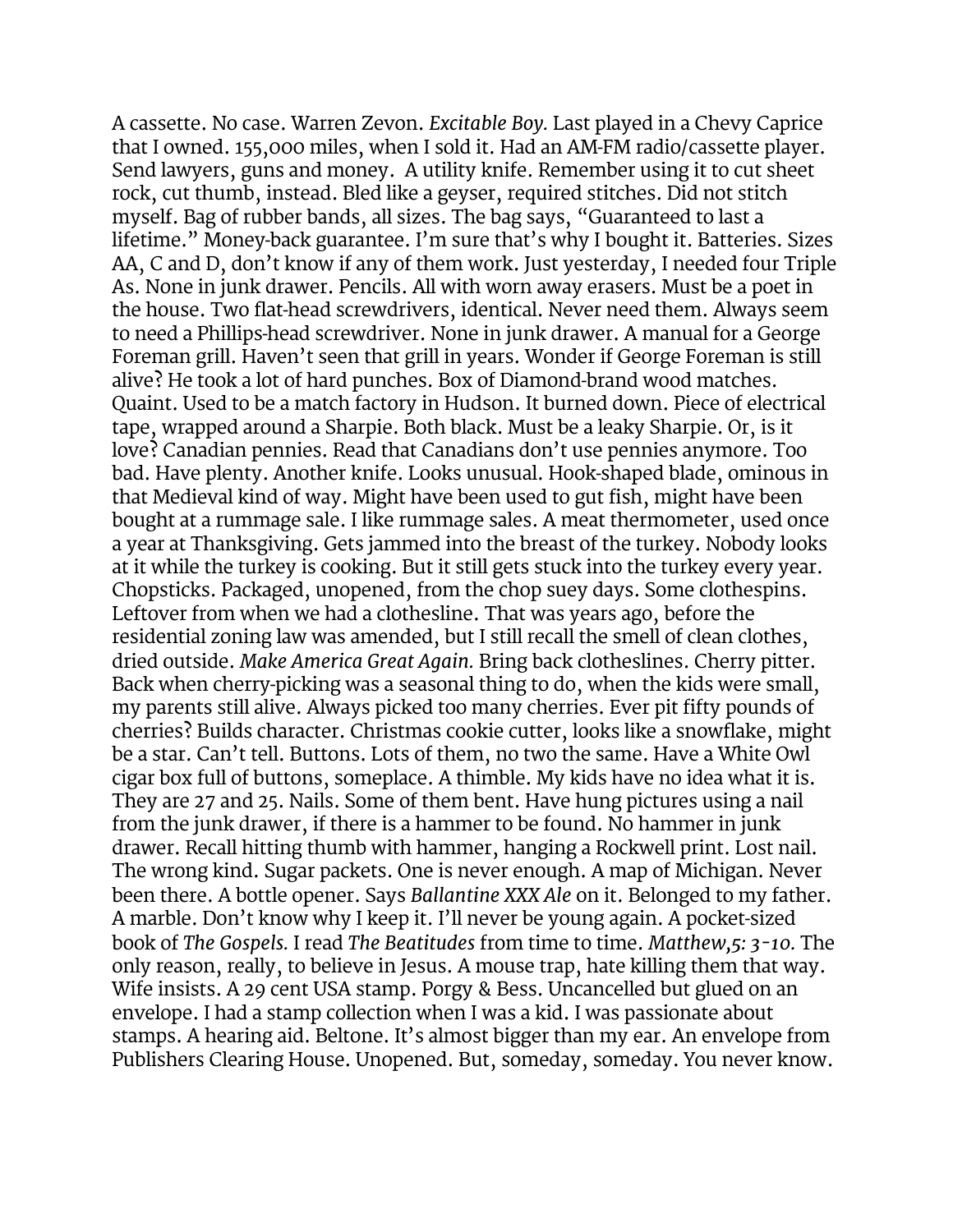About the poet:

I am a regular member of the Rensselaerville Poets. I also sit, read, and write with the Poesy Café Group.

\*\*\*\*\*\*\*\*\*\*

April 6

Red Ochre

*by Dianne Sefcik*

long before there were jets there was wind like that carving canyons of sound in the realms of ancient birds dusting themselves with red ochre (so as to be invisible) soaring cobalt blue vermilion and copper stars exploding in their black eyes as they tuck their camouflaged nests into the walls of the mineral veil red ochre, red ochre gold was still in the ground no robes glittered in the sun no boots scoured the earth soft animal skins shod some disguising themselves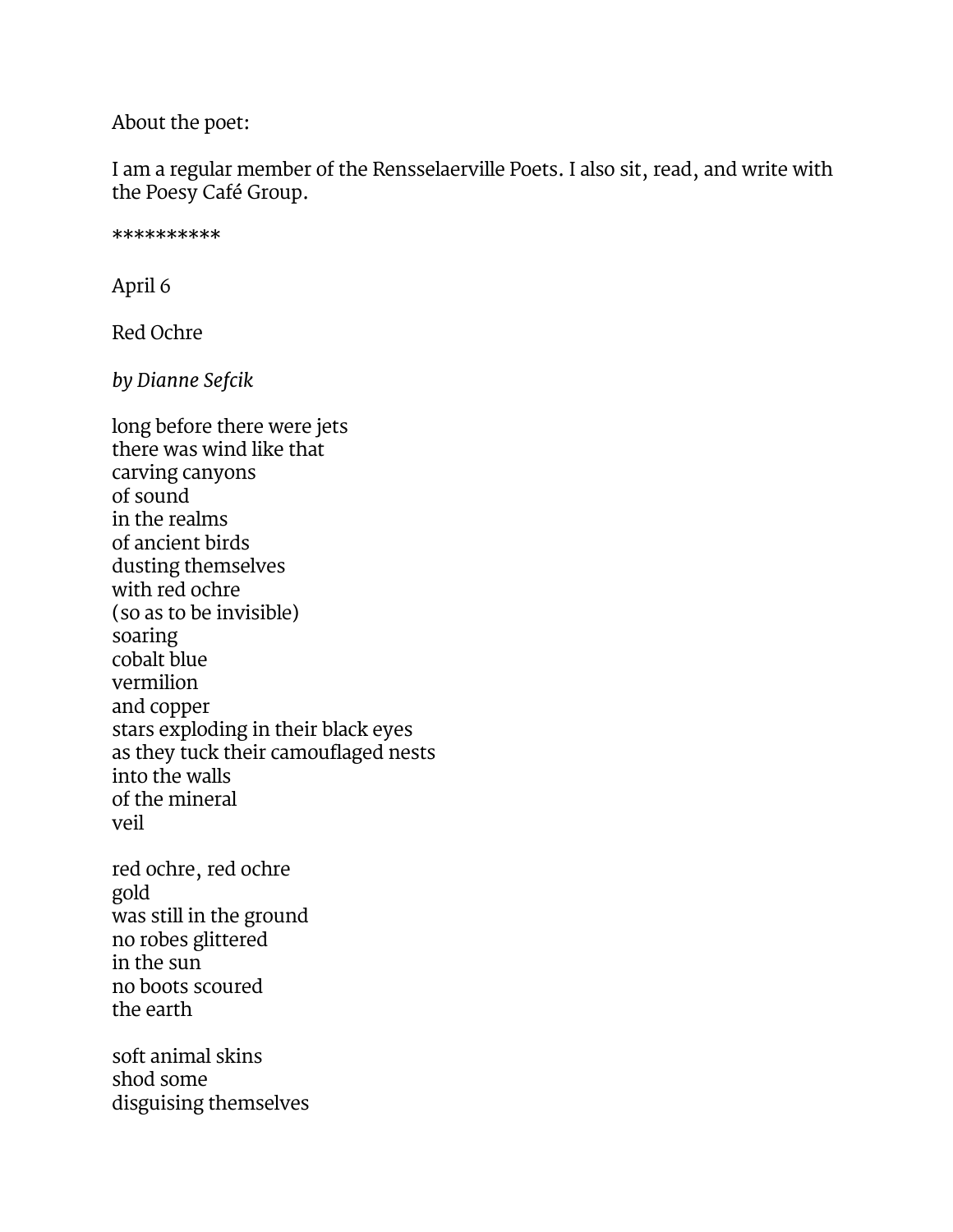with ochres of all colors with bones, teeth, feathers scaling the faces of rock or entering the pores of rock to sanctuary in vascular hallows painting their stories in pigment and scratch

About this poem:

Ochre is a family of mineral pigment used by ancient and modern humans and before that by Neanderthals 200,000 to 250,000 years ago.

About the poet:

Dianne Sefcik lives in Westerlo, NY

\*\*\*\*\*\*\*\*\*\*

April 7

Pillow Talk

*by Carolee Bennett*

Honesty as antonym to nature & animal as verb. Laughter

as the still mysterious helix & flesh as unlikely theology. We mourn the lost

alphabets & ask the razor what apologies it would like to make. After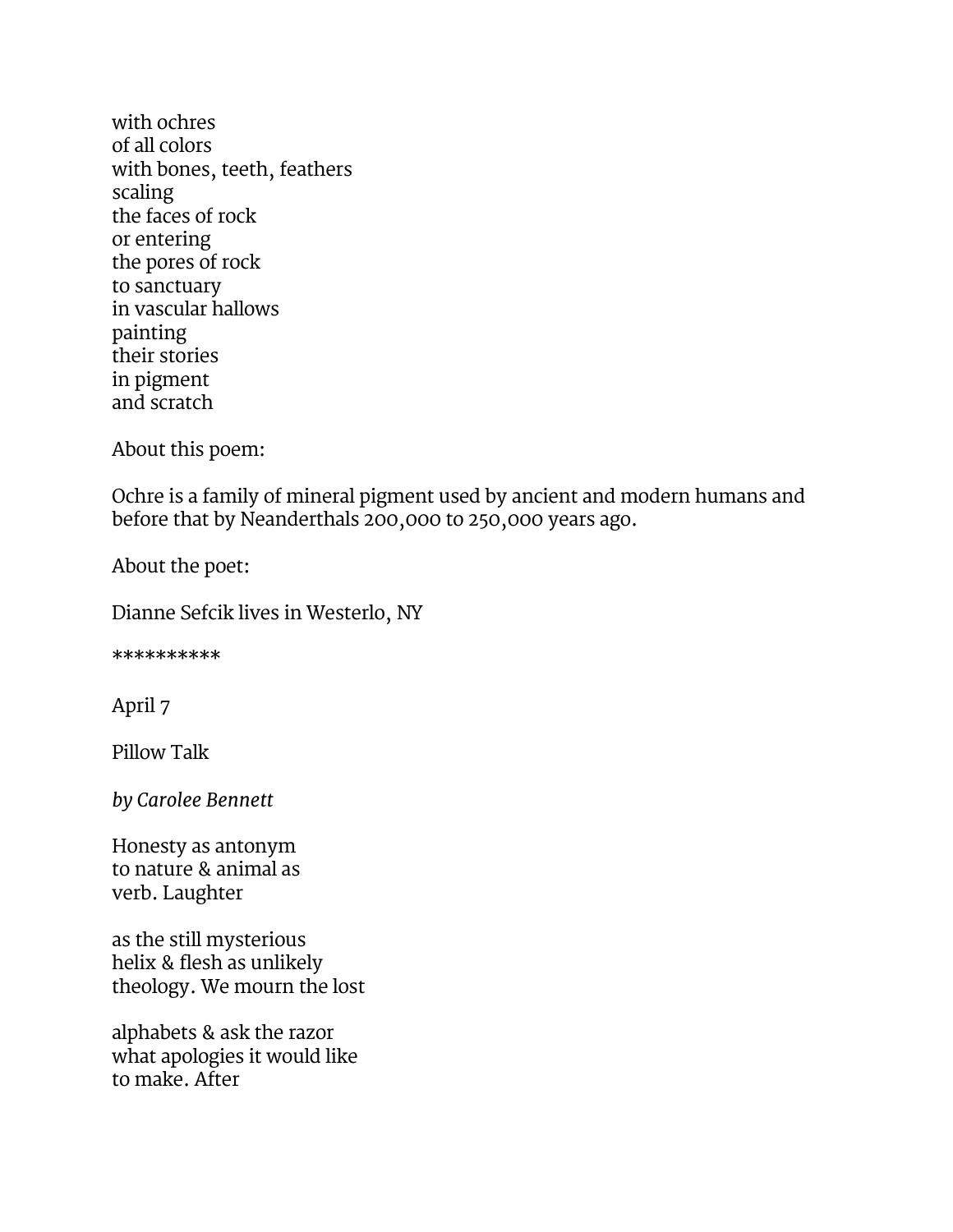the rubble of so many almosts, abrasions read like Braille. Touch –

& abandon all other meaning. Here, my lovely opposition, precious army,

uncover with me the etymology of abracadabra & other useless amulets.

We've only the kind of time the fences keep: the white horse in the pasture,

the clock's trotting now-hand.

About this poem:

Pillow talk is one of my favorite kinds of intimacy, in part because it is effortlessly deep and strange. I've tried to capture it in this poem with some word play, which ultimately led me to the poem's fitting conclusion: about how these face-to-face quiet - and delightful! - conversations exist in their own space (fenced in by the bed and the lovers' bodies) and time (which is always the present moment . . . while time beyond the bedroom trots along).

About the poet:

Carolee is an artist and poet living in Upstate New York, where she likes to say she has been the "almost" poet laureate of Smitty's Tavern (placing as first runner-up in an annual contest). Her poems have been published in a number of print and online journals, and in 2015 her poem "On not shielding young minds from the dark" placed as a semi-finalist for the Tupelo Quarterly Poetry Prize. She has an MFA in creative writing (poetry) from Ashland University in Ohio and works fulltime as a writer in social media marketing.

\*\*\*\*\*\*\*\*\*\*

April 8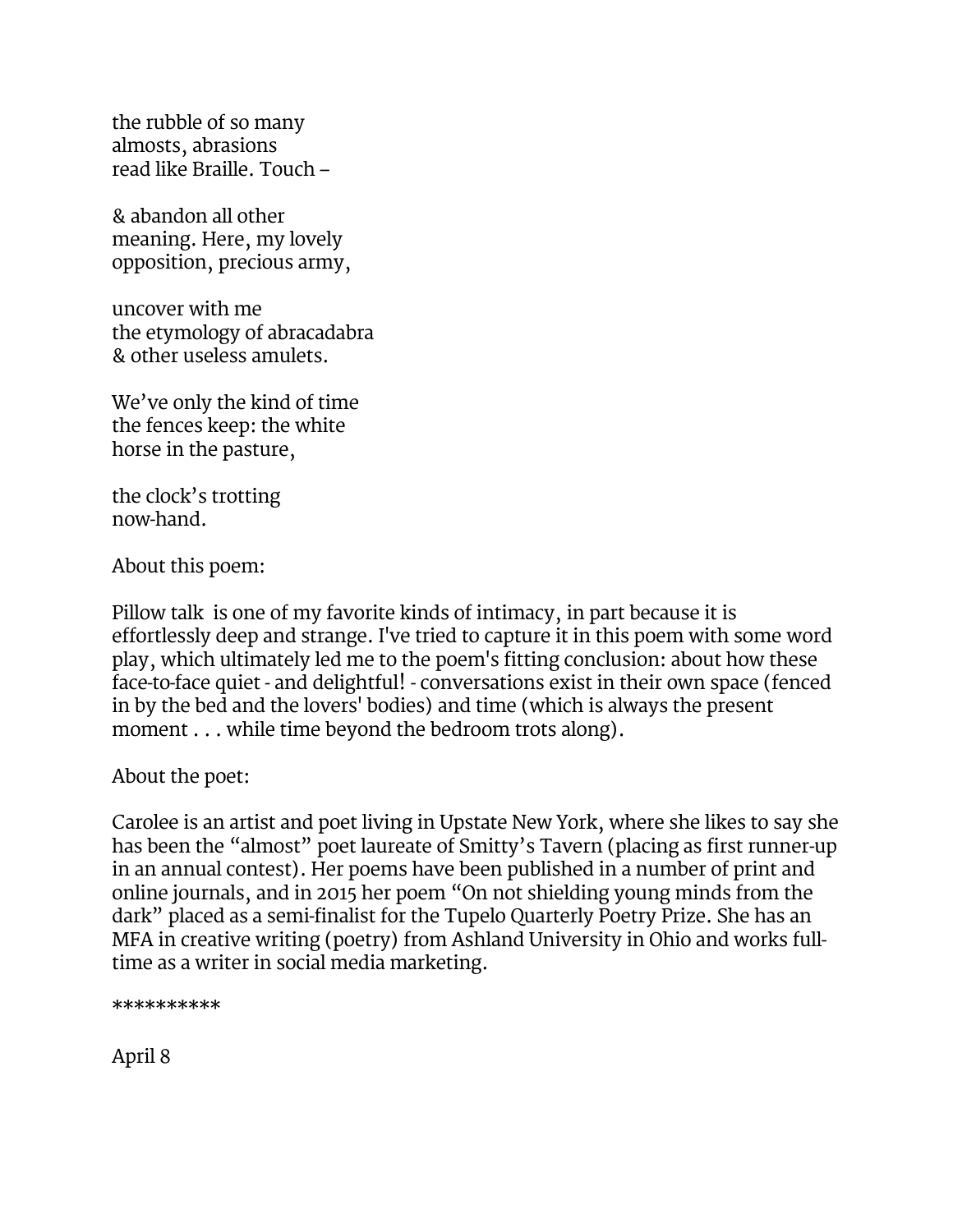#### Automata

#### *by Howard J Kogan*

Sometimes we talk about the cat, her sidelong glances - full of sadness. The way her paws tremble and her lip quivers as she sleeps and dreams of Rene Descartes, dead for 360 years. Still she wonders, if he's changed his mind about her. She knows his mother's early death must have been the issue, but by now he's had a long time to think about it.

Did he learn anything from the worms? Did he know their pleasure could not be contained?

About this poem:

I think about what the cat thinks about quite often. I think of Descartes rarely, but on this occasion, the thoughts collided, a happy accident.

About the poet:

Howard J Kogan is a psychotherapist and poet who lives with his wife, Libby, in the Taconic Mountains. His third and most recent book of poems is *A Chill in the Air* (available from the publisher, Square Circle Press, and Amazon).

\*\*\*\*\*\*\*\*\*\*

April 9

I-Man

*by Bob Sharkey*

In line at the gate, people start beeping and chirping. I'm one of those now, device in hand.

Device in hand, I feel part of something. More than connected, whole.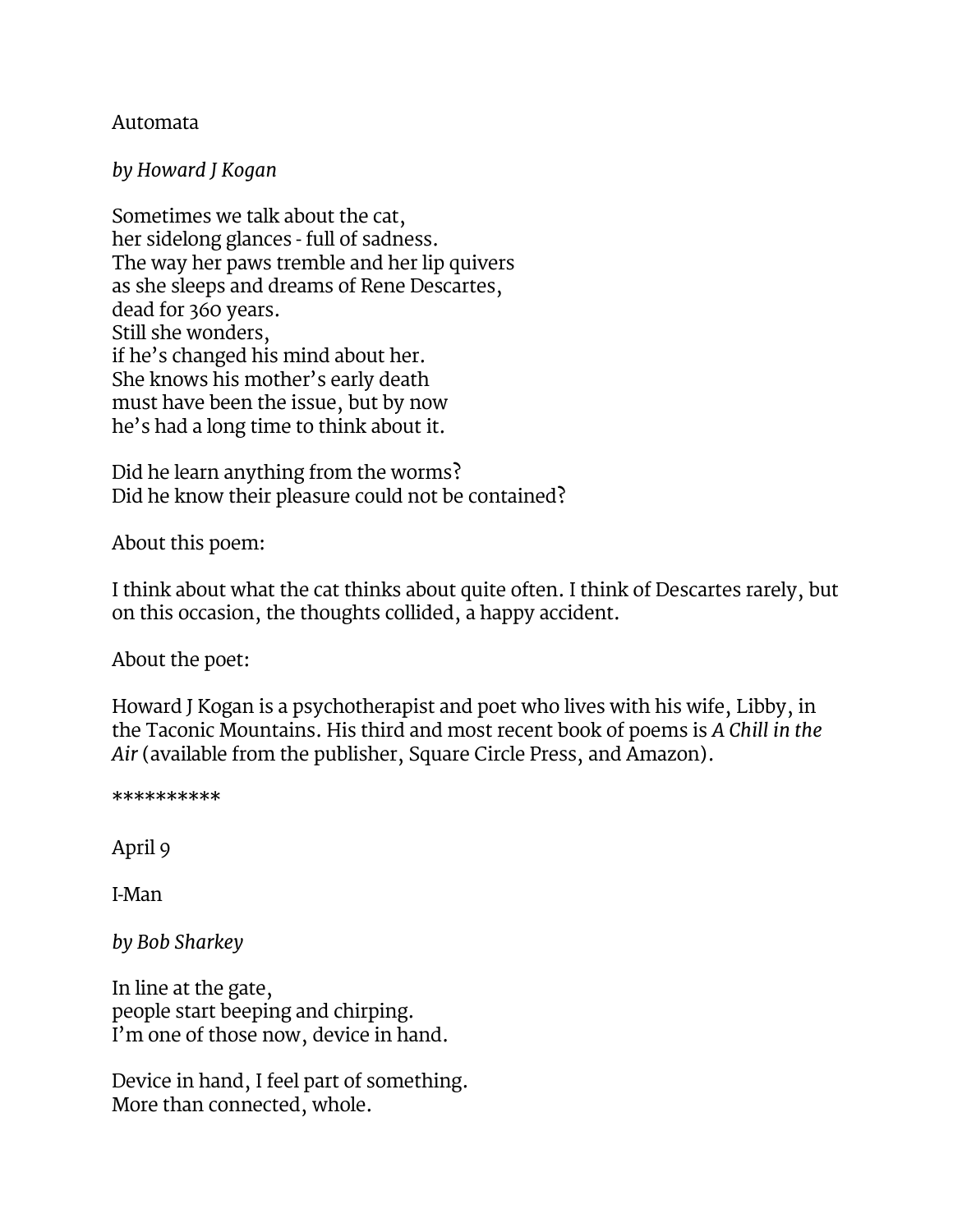Philippe, who sold me the phone, had asked, "what kind of name is Sharkey?" I answered, "Irish." "I'm Canadian," he said.

The Great Innocence, that's what I'm part of. Not the child's innocence evoked by the sign outside the Firehouse: "HAVE BRUNCH WITH THE EASTER BUNNY." Rather the innocence that keeps us going despite well, everything.

An incomplete child, that's what I was. Now I'm closer to whole and suddenly, in the context of everything, in light of an extraordinary radiating of innocence, I think I'm American. I ask Siri for confirmation. She prefers not to answer.

About this poem:

Part of my ongoing exploration of identity and meaning.

About the poet:

Bob Sharkey is a local poet and writer. He is the editor of the annual Stephen A DiBiase Poetry Contest.

\*\*\*\*\*\*\*\*\*\*

April 10

What Makes America Great #12

*by Dan Wilcox*

5 people walk into a tavern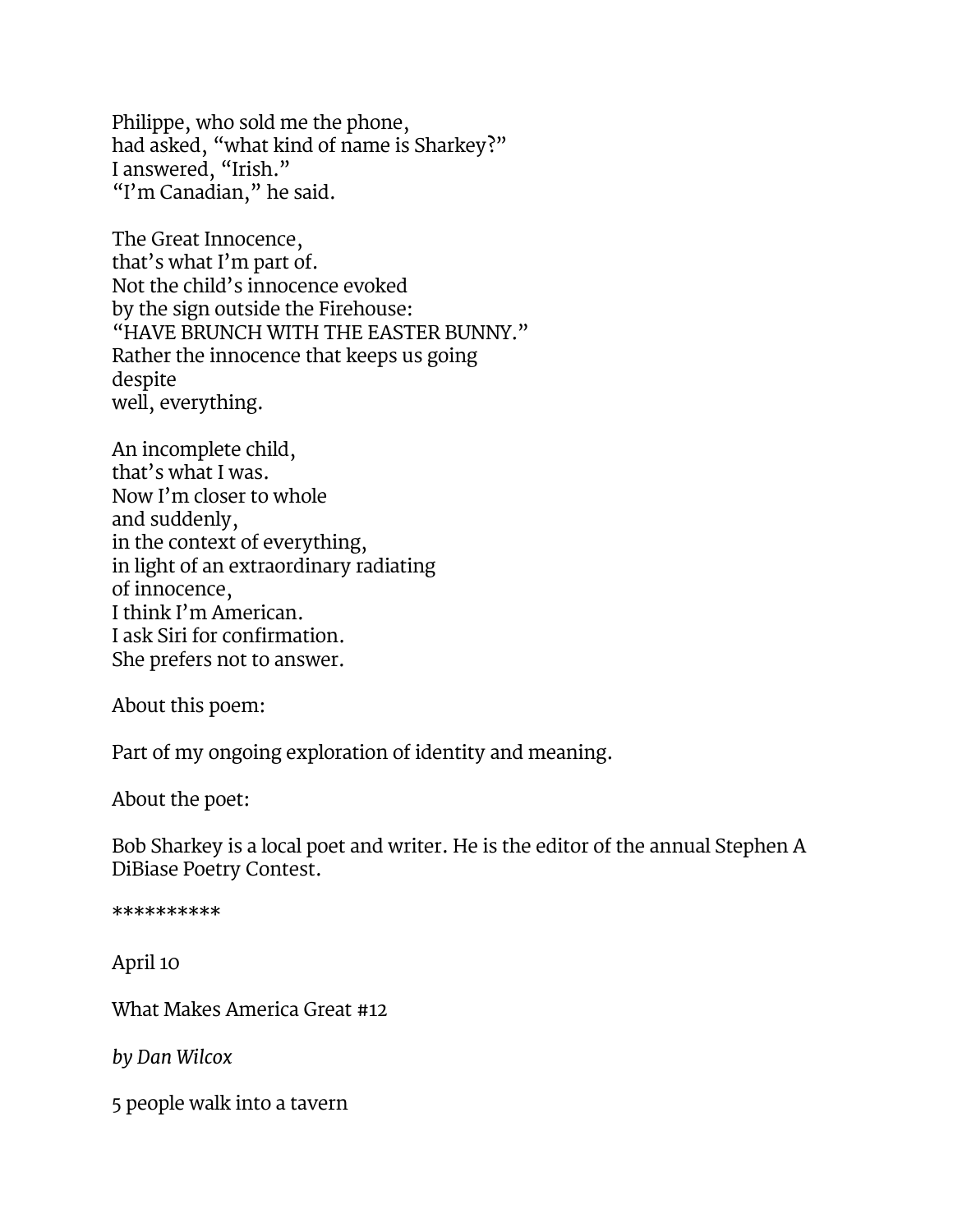there are 4 seats together that they claim at the bar 1 vacancy 6 seats down the others at the bar each move down one.

About the poet:

Dan Wilcox is the host of the Third Thursday Poetry Night at the Social Justice Center in Albany, NY and is a member of the poetry performance group "3 Guys from Albany." As a photographer, he claims to have the world's largest collection of photos of unknown poets. His book *Gloucester Notes* is available from FootHills Publishing. He is an active member of Veterans For Peace.

\*\*\*\*\*\*\*\*\*\*

April 11

Tears of Lake George

*by Brian Dorn*

Cruising the shoreline on a clear autumn day Viewing the foliage in all its majestic display

But on the second of October in 2005 Several Trenton Travelers wouldn't survive

Aboard the Ethan Allen, south of Cramer Point A forty-foot vessel overloading its joints

Unable to navigate its unstable state Forty-seven passengers met a perilous fate As twenty lay sleeping in the bed of the lake All of Lake George drowned in heartache

And tears fell one by one by one by one As the leaves fell one by one by one by one And tears fell one by one by one by one As the leaves fell one by one by one by one And tears fell one by one by one by one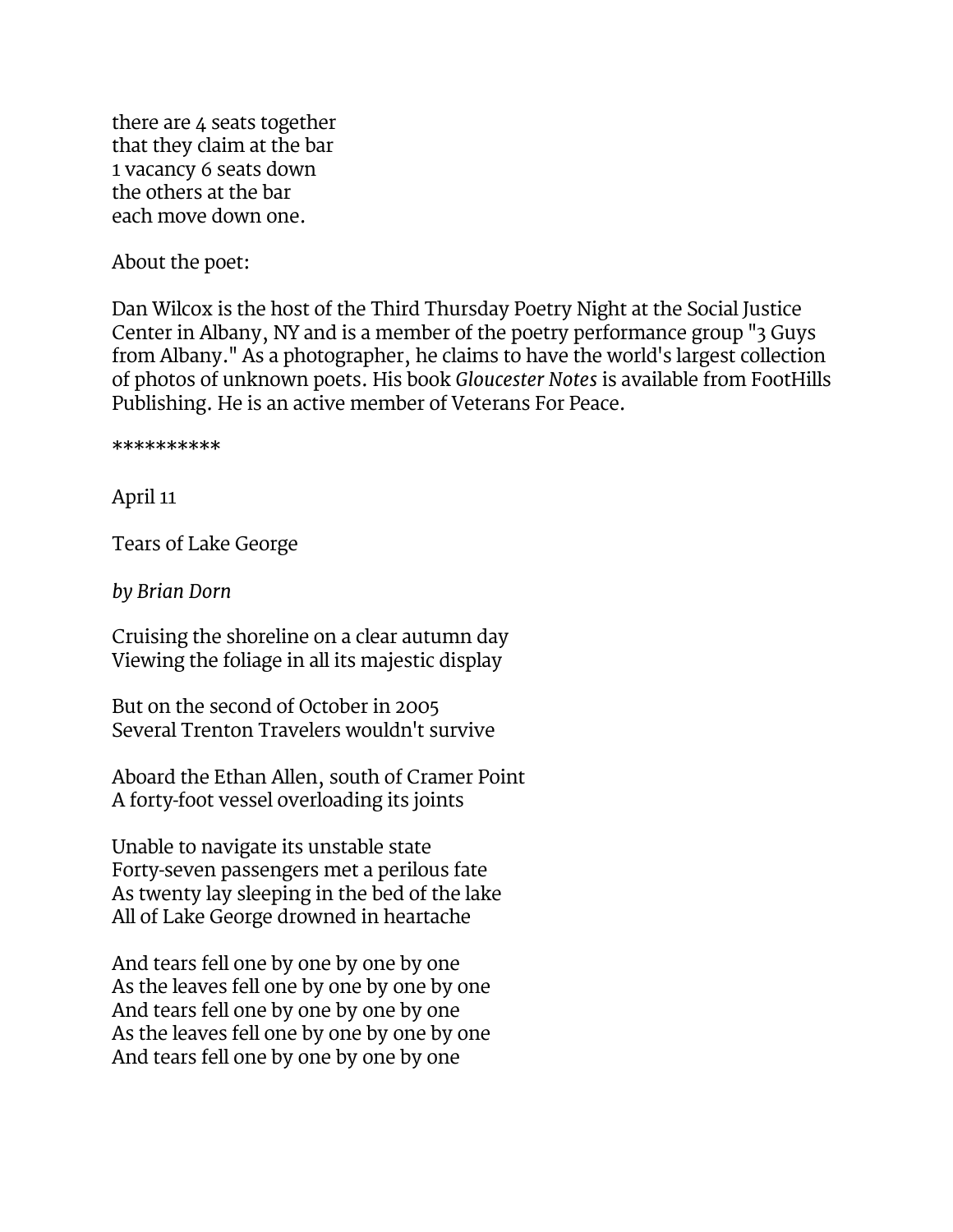About this poem:

Tears of Lake George is a poem about the capsizing of the Ethan Allen tour boat on October 2, 2005 which resulted in the deaths of twenty people. Note that in the final stanza of the poem, the word "one" repeats twenty times in honor of the twenty lives lost.

About the port:

Brian Dorn is a man of his word (which happens to rhyme most of the time). He attends lots of local poetry readings and open mics and is the author of *From My Poems To Yours (The Live Versions).*

\*\*\*\*\*\*\*\*\*\*

April 12

Luna Lura

*by Katrinka Moore*

Drawn by this wanderer where light falls softly, flows over its rough face, swells, dissolves, begins again.

We circle, flutter, romp, sleep in crevices, bask in radiance. Come.

About this poem:

I'm writing from the point of view of a moth, who with other moths has flown to the moon. She's writing a postcard back to a friend, inviting her to join them.

About the poet:

Katrinka Moore is the author of Numa, Thief, and This is Not a Story. Her next book, Wayfarers, will be published by Pelekinesis in 2018. "Luna Lura" was first published in [MungBeing Issue #51.](http://www.mungbeing.com/issue_51.html?page=38)

\*\*\*\*\*\*\*\*\*\*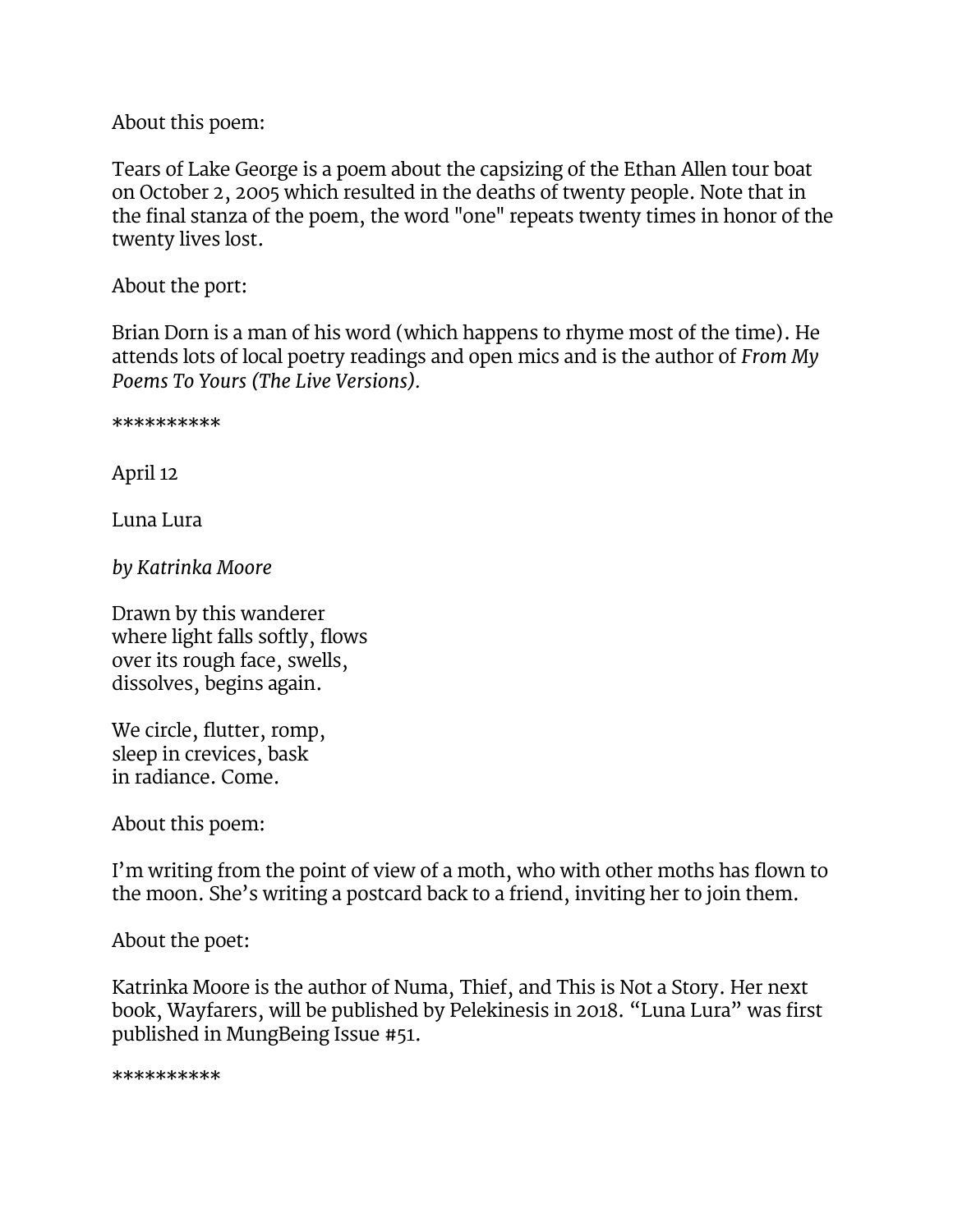April 13

Chengdu

*by Catherine Norr*

We walk long paths threading gentle hills in misty rain & bamboo forest shade

Until we reach the Giant Pandas sitting on platforms or lying flat black & white Buddhas each with a bundle of bamboo

One on his back holds stalks with his stubby hind legs front paws leisurely guiding leaves & stems to his mouth

Young twin pandas straddle branches of a bare tree lolling, stretching gazing at each other gazing back at us

Who can't stop grinning, can't resist snapping selfies

About this poem:

As part of a heritage tour in China with my brother's family a few years ago, we were able to visit a number of memorable places, the images from which are still vibrant.

About the poet: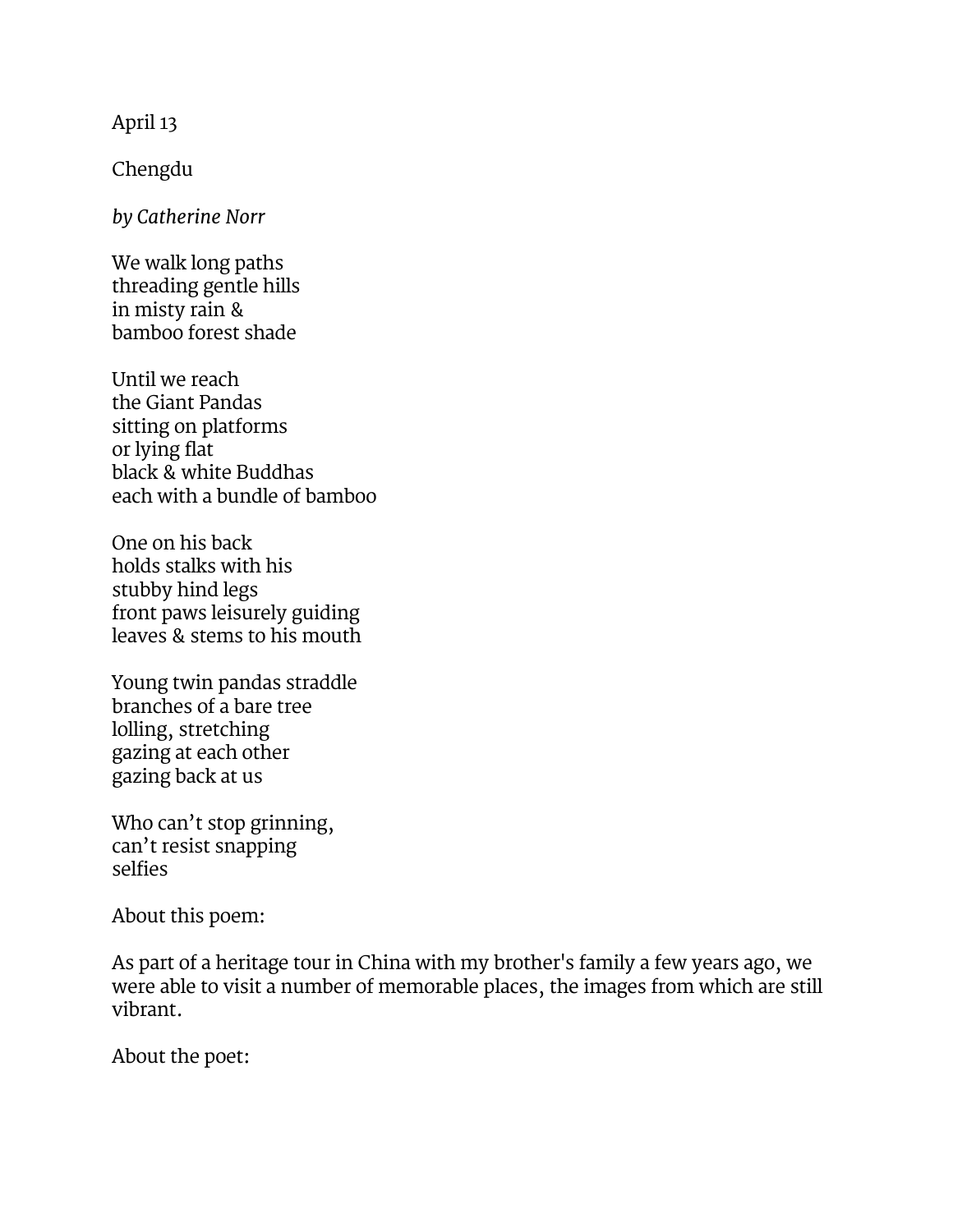Catherine Norr enjoys painting and gardening as well as endless time editing poems and writing personal essays. She hosts the Poetry Open-Mic & Featured Poet at Arthur's Market in Schenectady on the second Wednesday of each month.

\*\*\*\*\*\*\*\*\*\*

April 14

"Because God's grace has spilled over into our lives . . ."

*by Mark W. Ó Brien*

I dreamed I found the Seanchaithe's buried treasure and hoarded bequests in my mind brimming with the light of great stories. Inside my head I stood beside Ononta'kahrhon as nightfall arose from an expanding afternoon. Suddenly, I knew I must pour this light out like a bucket of sunset upon the heads of my children's children. The light, of memories of a future far-away place in June. The light of an unexpected fire that I drew on a chalkboard, as an apprehensive child, when I looked out the window 'til the window disappeared . . .

It was a good dream, I saw my dark haired grandchild climbing up your hill!

About the poet:

Mark W. Ó Brien is an alumnus of the Fermoy International Poetry Festival, County Cork, Ireland, and has published three poetry collections. He is currently editing and publishing the anthology "36 Views of Ononta'kahrhon," an online collection of poems by poets using his photographs as prompts.

\*\*\*\*\*\*\*\*\*\*

April 15

Holy Week

*by R. A. Pavoldi*

In the trees a breeze of old kitchens, linoleum sunrise, Formica dawn tapping cup and saucer, then it's all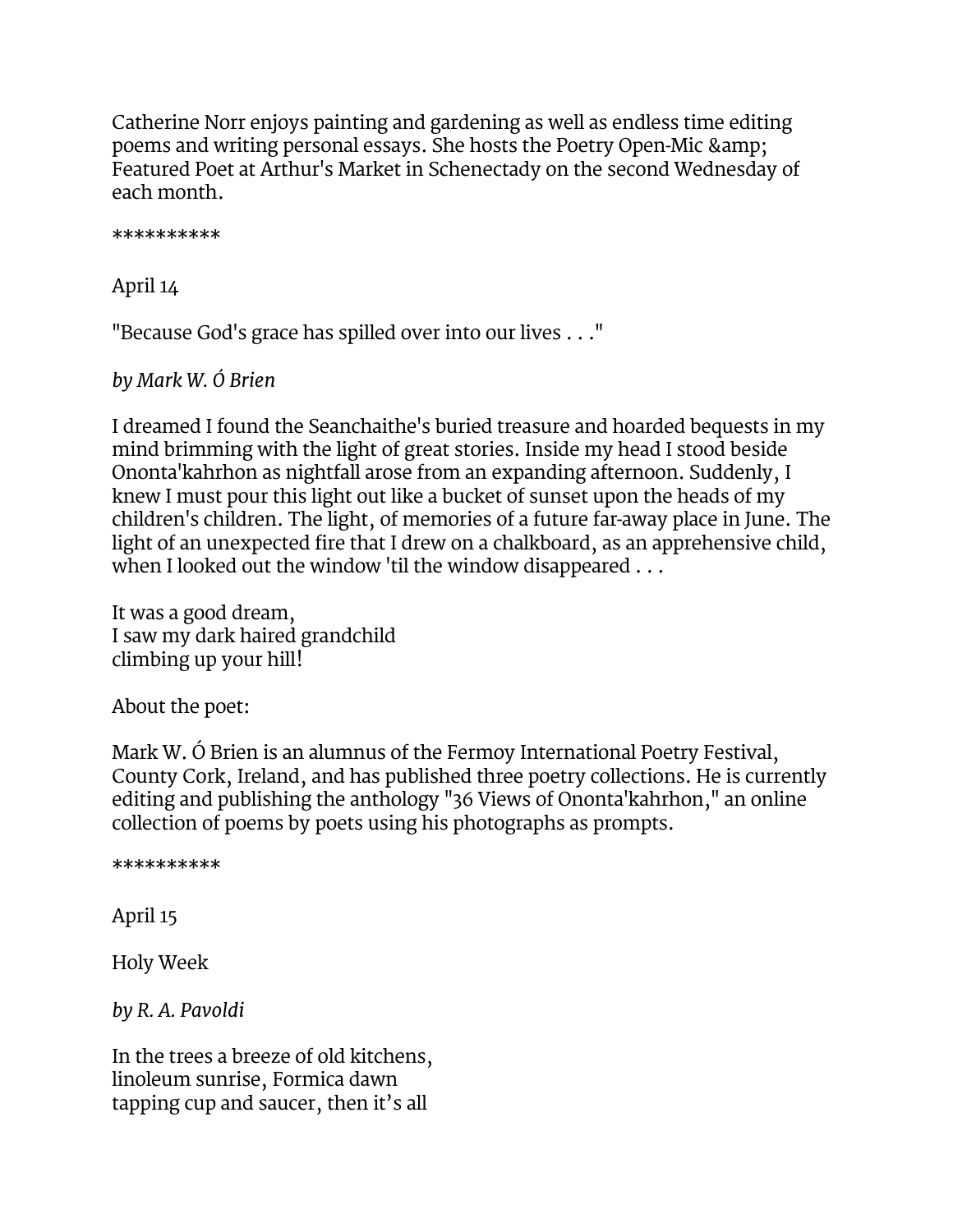underwater, the women in house dresses fish slipping between their ankles, the men dozing in seaweed, cigar

smoke rising a tide of green plastic wall clocks, brown AM radios, flowered wallpaper the women doing dishes

shifting rhythmically reaching into cupboards, pies flake apart, bait fish circle, a tin coffee pot drifting along

the bottom collecting sand, snags and remains, old anchor, studded crown of how long we believed in mermaids.

About this poem:

First published in *North American Review,* Volume 297 Number 2, Spring 2012.

It was late March 2008, during Holy Week. A week of stark and beautiful contradictions and customs in the Italian American community. A week mourning the days leading to the crucifixion of Christ and the anticipation of his resurrection. A week cooking, baking, wine, and visiting, in preparation for Easter Sunday. The high point of the Roman Catholic year.

A strong breeze caught itself in the tall white pines that line the back of my yard and a familiar aroma from someone's kitchen somewhere, came through the open windows. It might have been from my kitchen.

This poem is a simple reminiscence of what was. Much like the crucifixion and resurrection, never to be repeated. I suspect, given the editorial palate of North American Review, it struck a chord, and perhaps evoked a deeper, more contemporary meaning, which perhaps, was an intentional layer, like the rustic layered pies baked during Holy Week.

I am humbled, and forever grateful they chose to publish this piece in their venerable publication.

About the poet:

R. A. Pavoldi is a local poet who makes his living as the Procurement Director for Excelsior College in Albany. For over a decade, his poetry has appeared in many of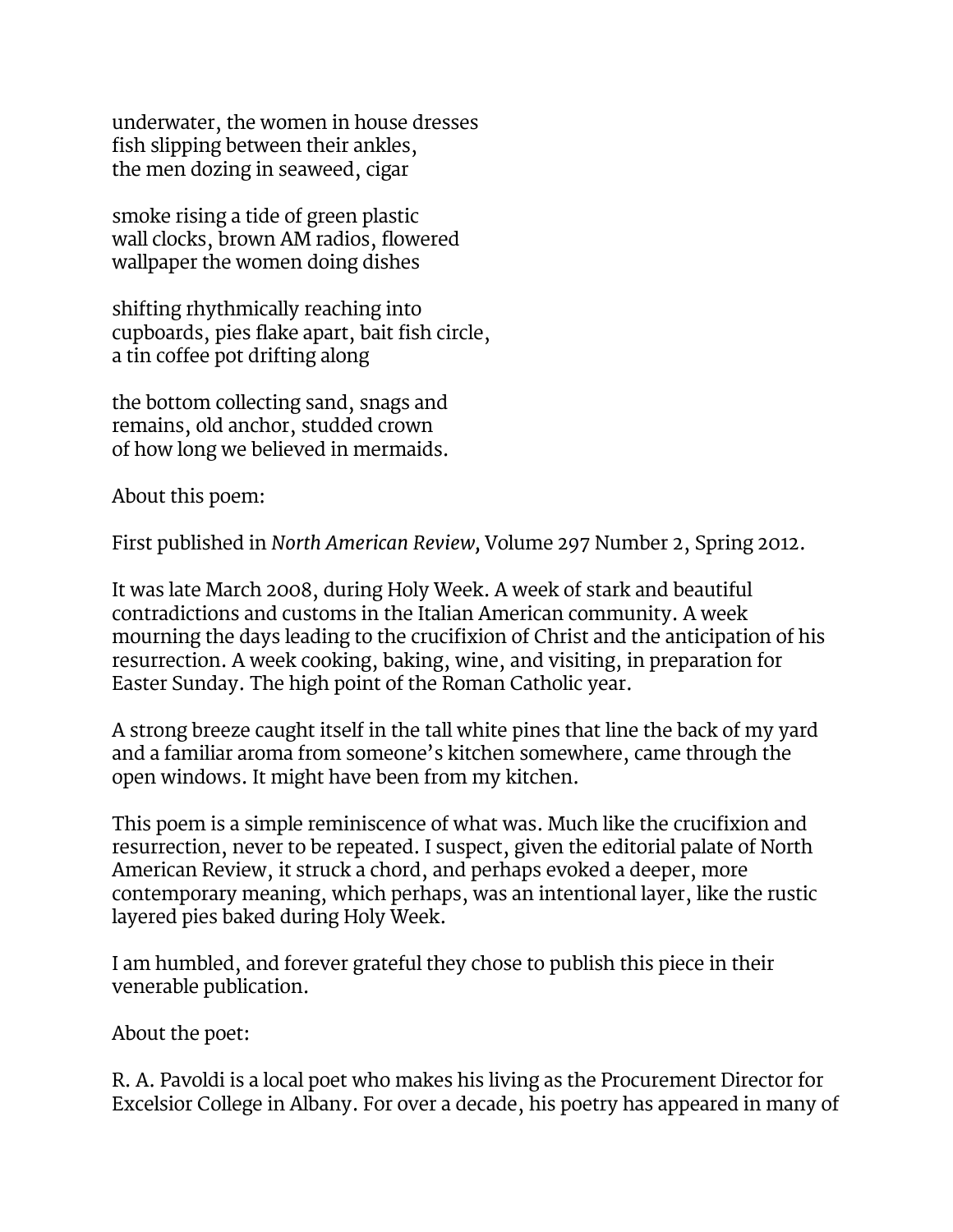the top tier literary journals under pen name, R. A. Pavoldi. Most recently, in The Hudson Review. He has twice been a finalist in Atlanta Review's International Poetry Competition, 2005 and 2015.

\*\*\*\*\*\*\*\*\*\*

April 16

Consider It

*by Linda Sonia Miller*

I.

light like on the trees this morning between the storm to come and now: you, your grown-up boy and his boy looking up at that gleam between limbs evanescent weightless that lift inside as though you recognized it and then you didn't or threads woven beneath between the layers sinews, muscles tissues, stuff of x-rays or of history or self-created irascible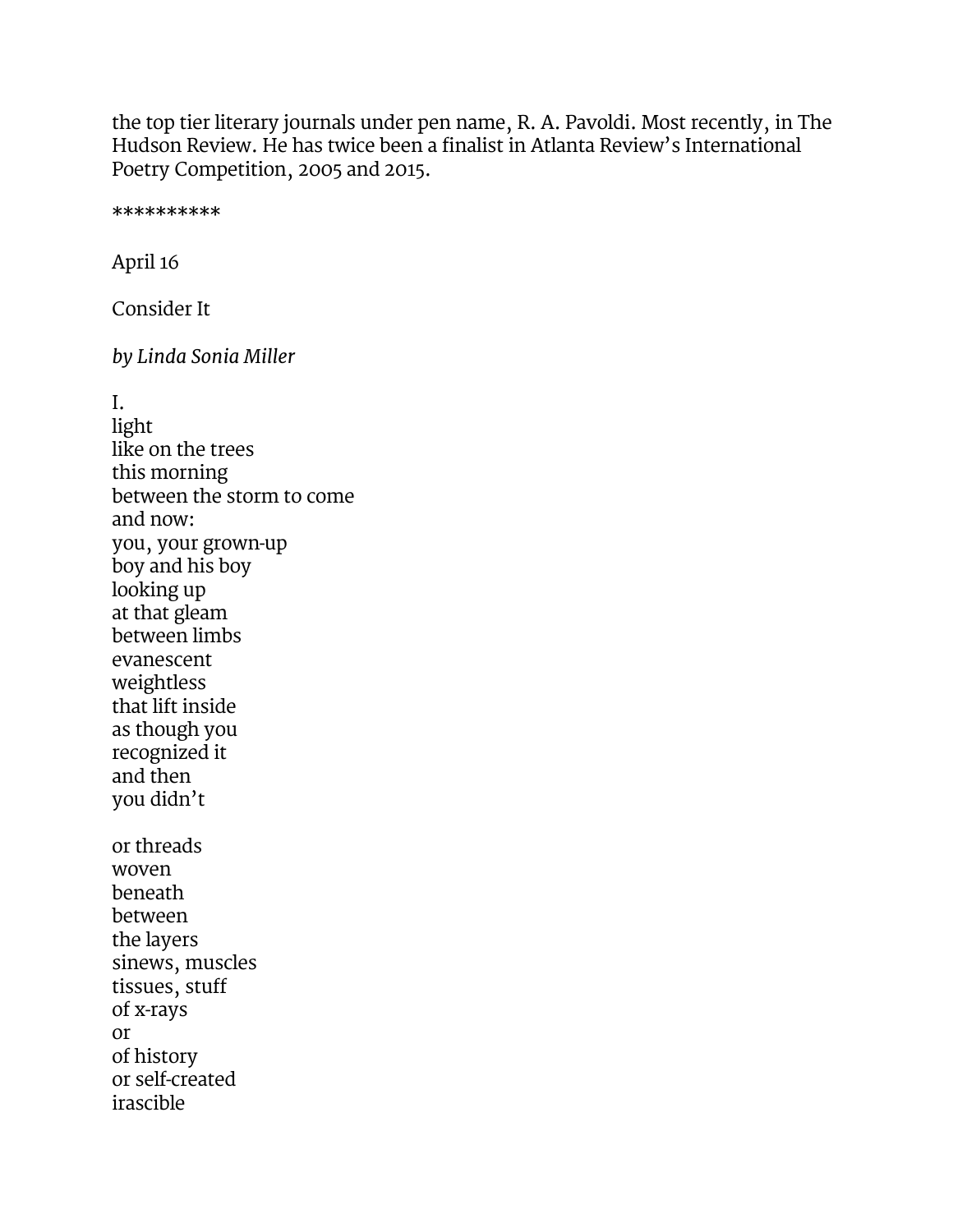changeable like the weather II. or consider it ineffable perhaps like but not a bird aloft, distant migrated only faded nest lost feather shattered shell remain or on good days perched securely on/above your heart close, perfect or a flame warming burning brieflybriefly now and then until it flickers out or better yet a star its light traveling across space and time

About this poem:

long after its demise

I wrote this poem many months ago (before my husband's sudden death), and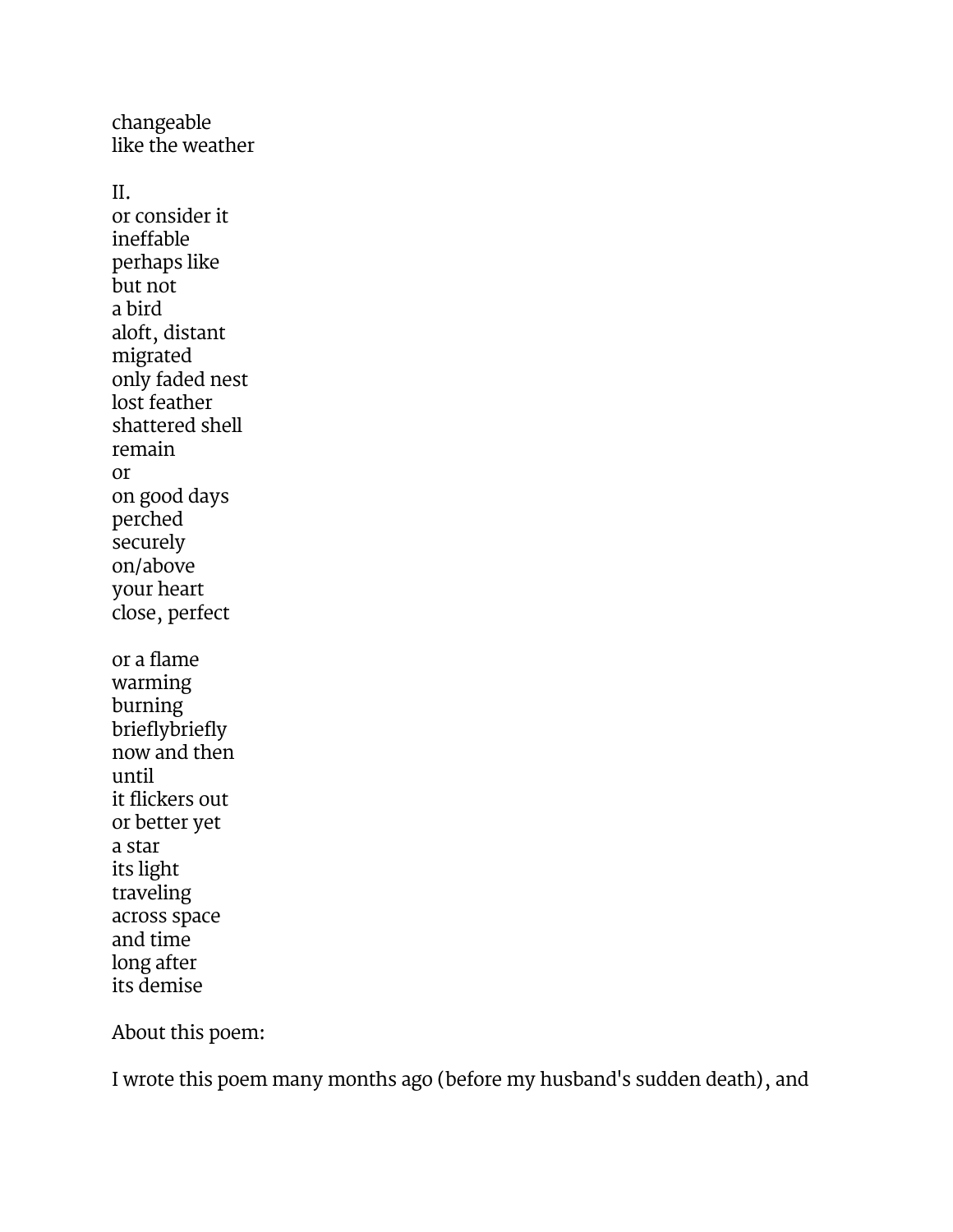cling both to the poem's allusion to "it" warming me and lingering here with me "long after its demise."

About the poet:

I am a poet, teacher, mother, grandmother (not always in that order), lover of the natural world, my family, music, books, and of my husband Tim who shared the world with me, and whom I miss daily, in ways that words cannot yet describe.

\*\*\*\*\*\*\*\*\*\*

April 17

Amaranth

*by Karen Schoemer*

Leaves outside the window alternate yellow and green.

Loss is always imperfect. It needs a chamber.

Be new for me every day. Be bare all year long.

About this poem:

In this poem I was striving for simplicity - to use as few words as possible and allow them to resonate. Amaranth is a plant that appears in mythology and poetry as a symbol for immortality.

#### About the poet:

Karen Schoemer is a poet, author, and spoken word performer living in Columbia County. Her poem "November Sun" won first prize in the 2015 Hudson Valley Writers Guild poetry contest. She was poet-in-residence at Instarlodge in Germantown, NY in the fall of 2016. She is vocalist for the bands Sky Furrows, the Schoemer Formation, and Jaded Azurites, and appears on the forthcoming album Street of Mirrors by the Woodstock band Venture Lift.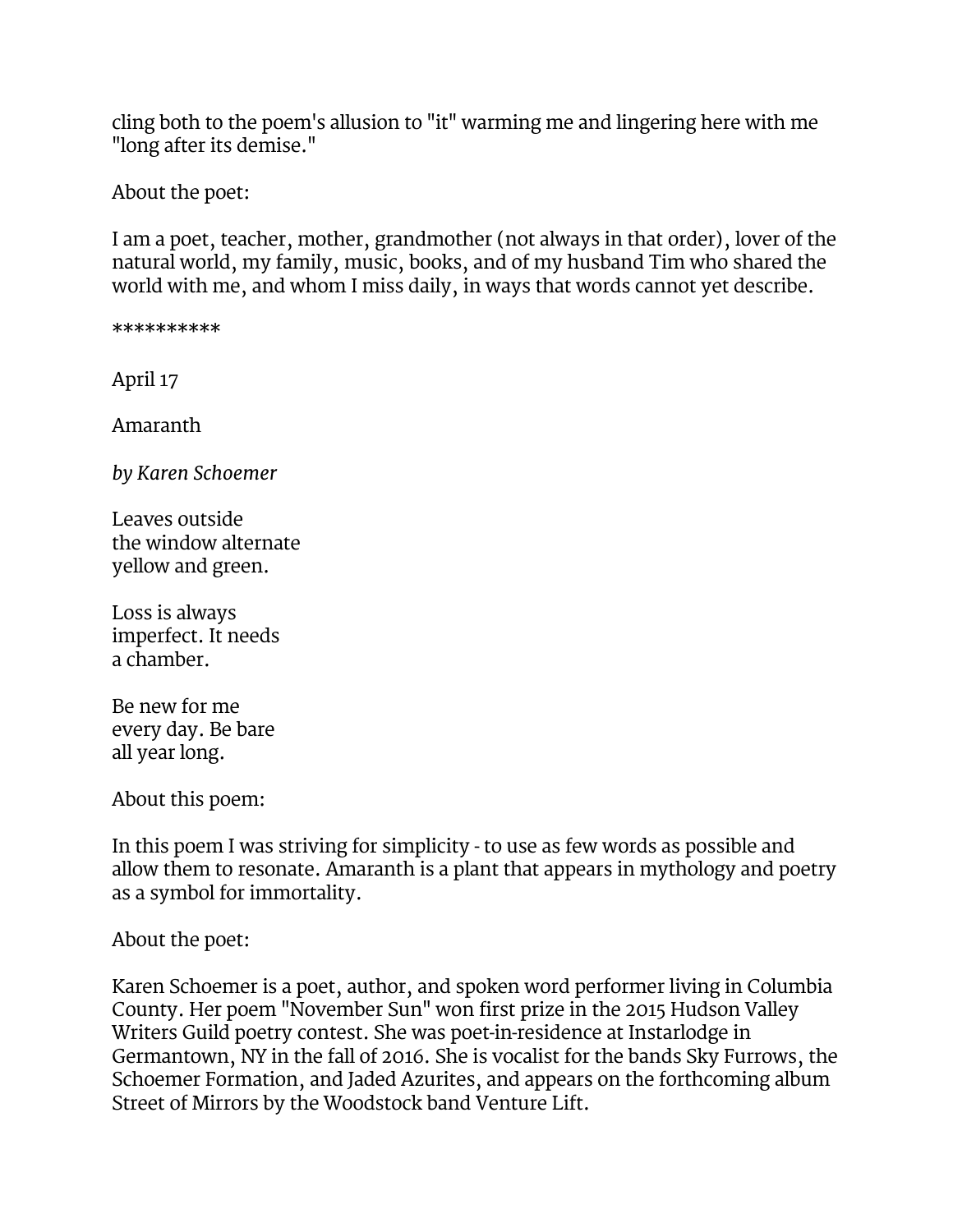\*\*\*\*\*\*\*\*\*\*

April 18

Still Life

*by Dawn Marar*

In the picturesque garden of Mapplethorpe, there is evidence of his hand in prints of flourishing chrysanthemums, orchids, tulips, irises, poppies, baby's breath; in busts of angelic Burroughs, saintly Warhol, and Nevelson possessed. Statuary of silver print princes Ken and Tyler, man to man, in black and white surround Thomas on a pedestal. Consider his field of vision: the tiger lily in the lifochrome hands of Mr. Moody; the platinum calla lily virtually indestructible, in no man's hand. Robert is buried yet lives, in a flash, bare-chested, grinning in lipstick and eyeliner, with coiffed hair, arm outstretched in leather, clutching a gun, in a blur, in the end passing the specter of death as he recedes, out of focus. A dye transfer print Jack-in-the-pulpit burns brightly against a purple vista: an electric-green beacon. The unseen made visible. The vine of the artist grows right in these words: clinging, trailing, entwining, winding into shapes, then sounds. The voiceless speak.

#### About this poem:

Robert Mapplethorpe's artwork, often controversial, continues to inspire me with the courage of his convictions and honesty. The word lifochrome is commonly known as Cibachrome.

#### About the poet:

Dawn Marar won the 2016 Stephen A. DiBiase Poetry Prize, and was a finalist in both the Chautauqua Literary Journal and the Orison Anthology Fiction and Poetry contests. Her poetry has appeared in Up the River, Tribute to Orpheus 2, and elsewhere. Dawn has lived in Jordan and travels extensively. Much of her subject matter has to do with the political from a personal perspective, particularly what is commonly referred to in the "West" as the "Middle East."

\*\*\*\*\*\*\*\*\*\*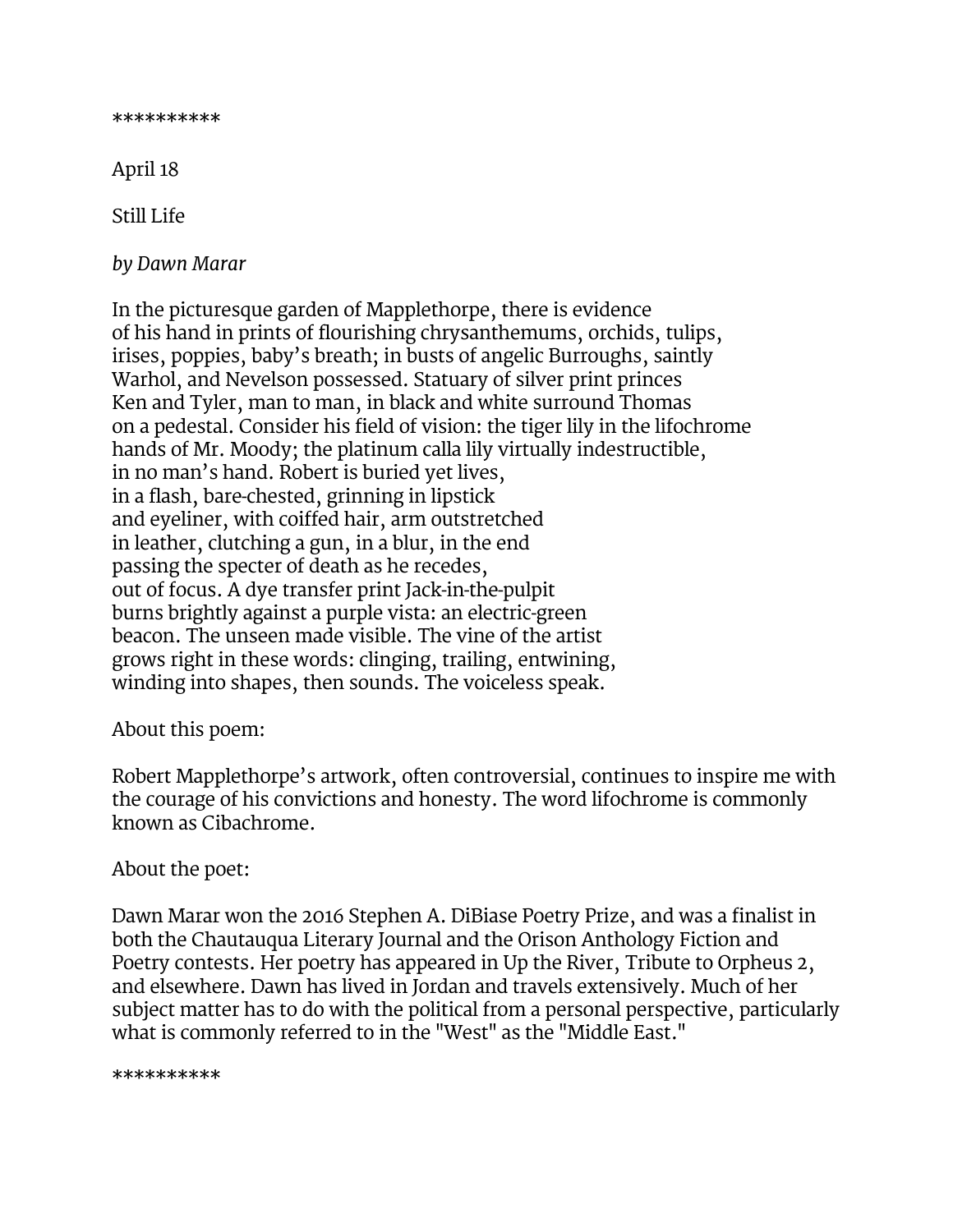April 19

Adventures In Aging Continues

*by A. C. Everson*

With taking tests To find reasons why Fading intelligence Much less eloquence Loss falls like bread crumbs Turned to hair Teeth **Hearing** Sight One could hope That was all No siree But wait there's more Hard years maybe come Back to even the score Or, I take tests In hopes that Maybe some pill Some diet Some other reason For it

About this poem:

I've been working on a body of work called Adventures In Aging intending to put together a multi-media show of the same name with my fellow poets, musicians, and artists by my 60th birthday (just 5 years away lol).

About the poet:

A. C. Everson is a home grown poet, sculptor, and performance artist who has performed and shown in the Albany area and abroad since 1994. In 1995 A. C. started Breaking My Art where her poetry and piñatas are combined in what has been described as "awesome" performances. She has four self published chapbooks of poetry. A. C. also has two self-produced CDs of her poetry backed up by some of the Albany area's most talented musicians. You can contact A. C. at breakingmyart@gmail.com .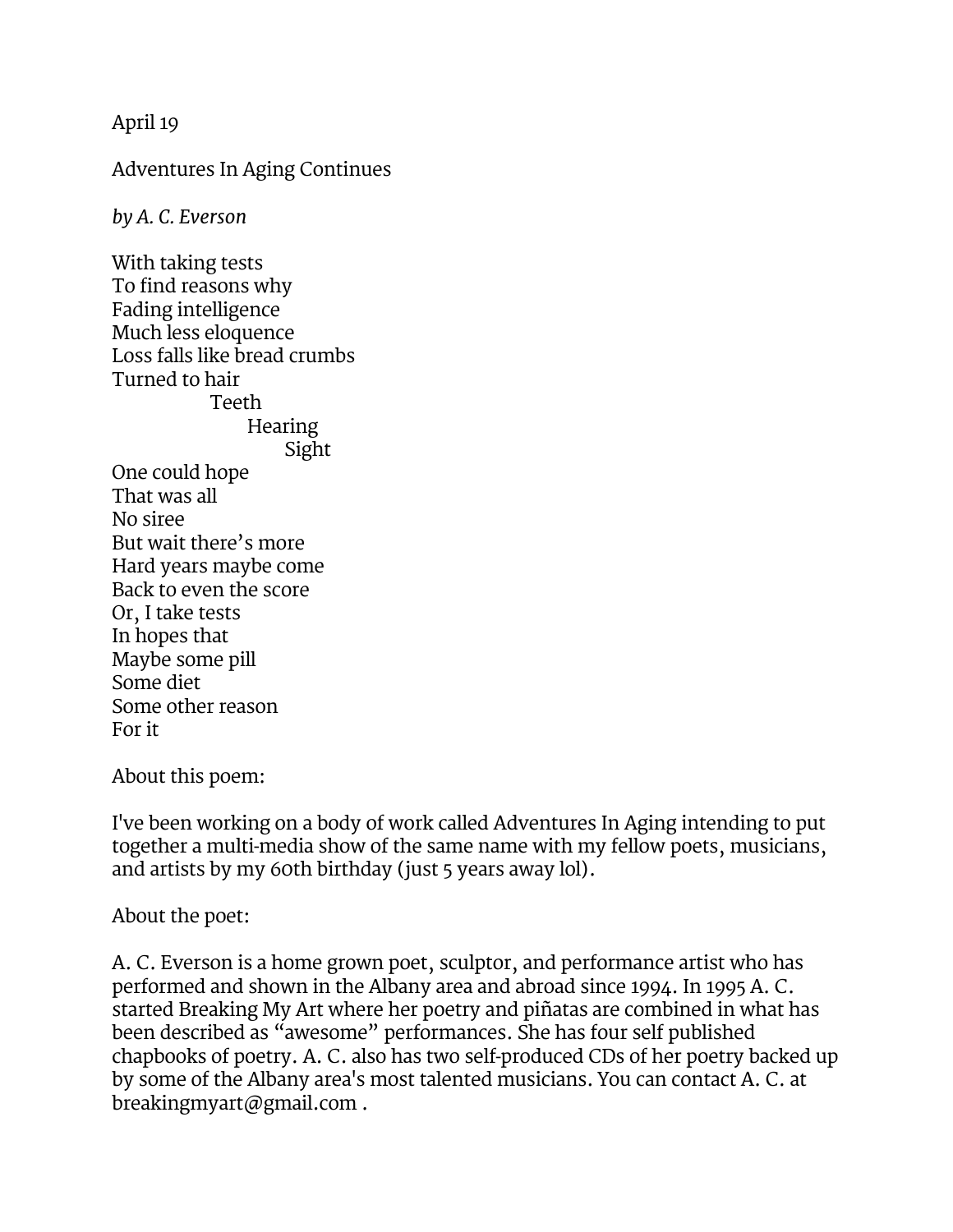#### April 20

The Mathematician's Daughter

*by Tom Corrado* But what of the cul-de-sac of her childhood? The slow circling of bases on the dusty diamond, calculator in hand? The unraveling of ribbons on warm Saturday afternoons? Her knack, yes, for movie theaters and the sheer pagination of her intellect. Her ability to plumb the depths of bodies in motion to retrieve artifacts long forgotten pinning onlookers to the mast with her proofs as she practiced higher-order equations on the sweet-smelling turf under autumn's orange sky. Forget as well that she knew by heart the names of Leibniz's monads the mass appeal of transits the high rise of sorts with the stop sign in front the vase of freshly-cut delphiniums. I once found her calibrating the pulsating, scratchy music of stoops, wearing a smile filled with late hours hours spent spread-eagled over reams of graph paper lined with doodles and obscure footnotes from the sixteenth century her first four words as illuminating as ever. She tried hard to find happiness in coefficients in the beauty of imaginary numbers staying the required course despite the odds instead of shortcutting to the breakfast nook without a word an unmade bed, some fast food bristling in the wastebasket the canned soups in her cupboard arranged as they were in powers of ten. In the end, she returned to the lecture hall where, amid furious note-taking, she had once plotted our future filling the whiteboard and the air with intricate drawings of the Interstate at dawn calculating the logarithmic distance from x to y to z.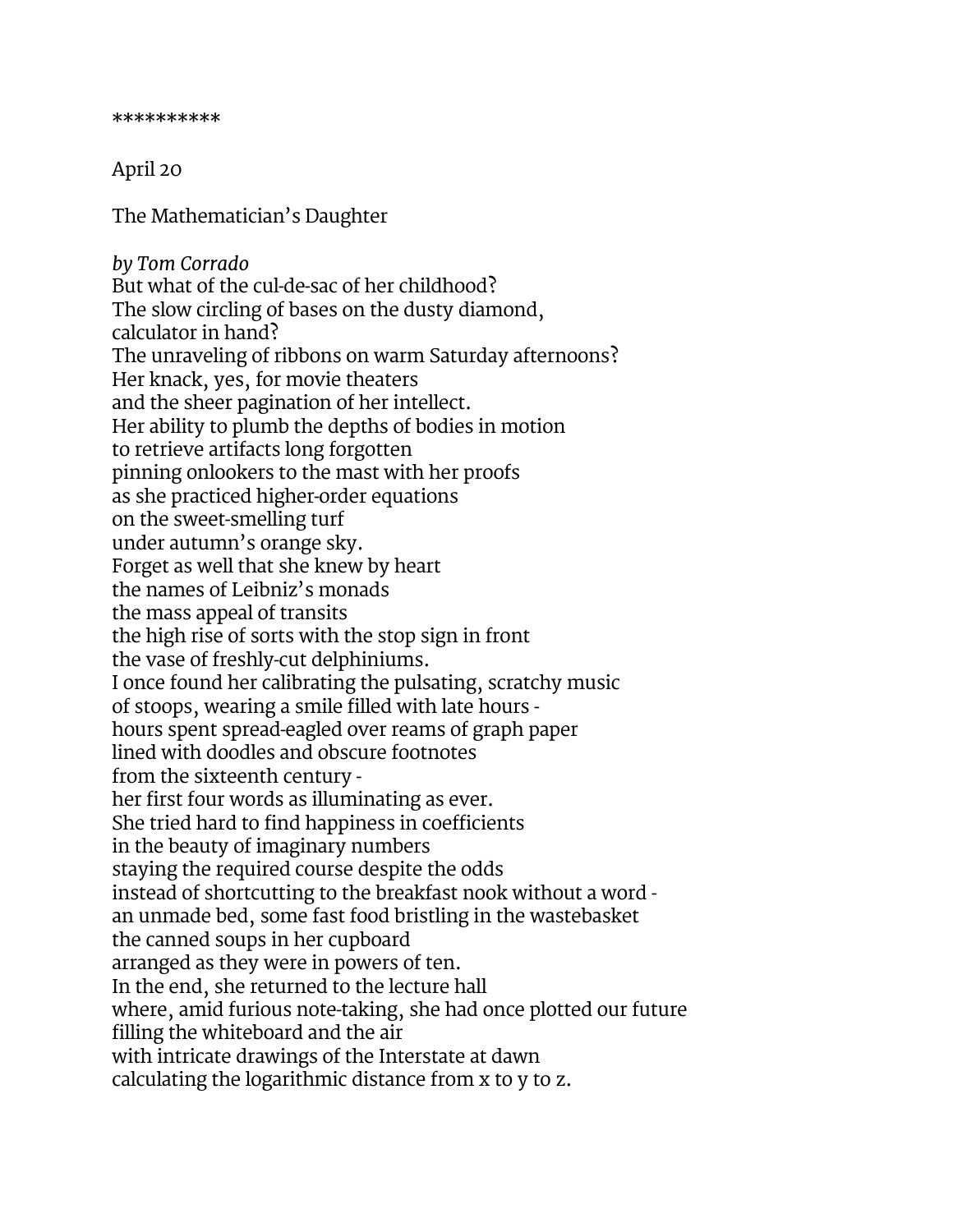About this poem:

I am intrigued by mathematics and mathematicians. "Proof," one of my favorite movies, starring Anthony Hopkins and Gwyneth Paltrow, triggered this riff on a female mathematician.

About the poet:

Tom Corrado coordinates the Library's poetry group, and blogs at scriptsfortoday.blogspot.com.

\*\*\*\*\*\*\*\*\*\*

April 21

Le Bateau de Beuh

*for Lesa Clark*

*by Dennis Sullivan*

The boat has arrived I have a room on the second floor I'm on my way there now

I travel light All I have is the camera of my soul And consciousness

I already feel my limbs going Eternity has arrived I'm on a carpet ride

It's free It doesn't cost a cent You get battered now and then But the ride is free

I call it heaven The boat of eternity Why do idiots savage Eden?

Look! we're leaving the shore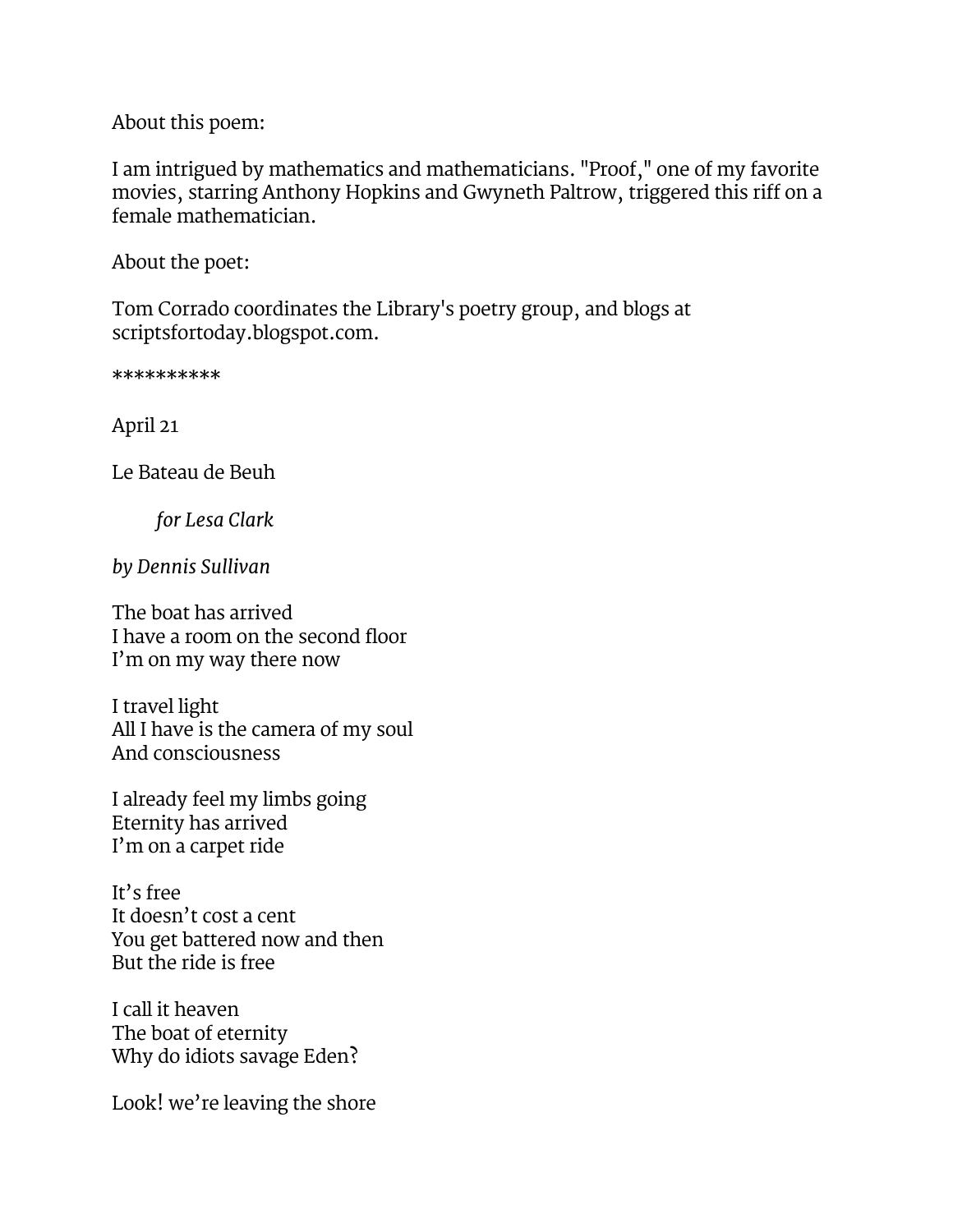The crew has released the ropes The captain doesn't have the engine on We're traveling on our own!

My cabin is nice it's so simple All I have is a lamp and a book I'm working on the idea of mercy

You won't believe the silence I'm sitting where words are born Everything is still Lighted like a dim café

I feel affirmed here They call me faithful servant They say I answered the call And never sold out

I wouldn't say I love myself It's more that I'm a steward Assigned to a large estate To make the trees grow straight And ensure the sky's for everyone

Look how we shine here Radiant like a winter moon, The children of Jesus, Is that your mot préféré?

Even pain is released The infirmed are treated Like victims of despair Taught to sing with joy

No king is here There is no royalty No high or low No you or me There is no shagging The woodmen are gone

If shagging startles you Tell me who your woodmen are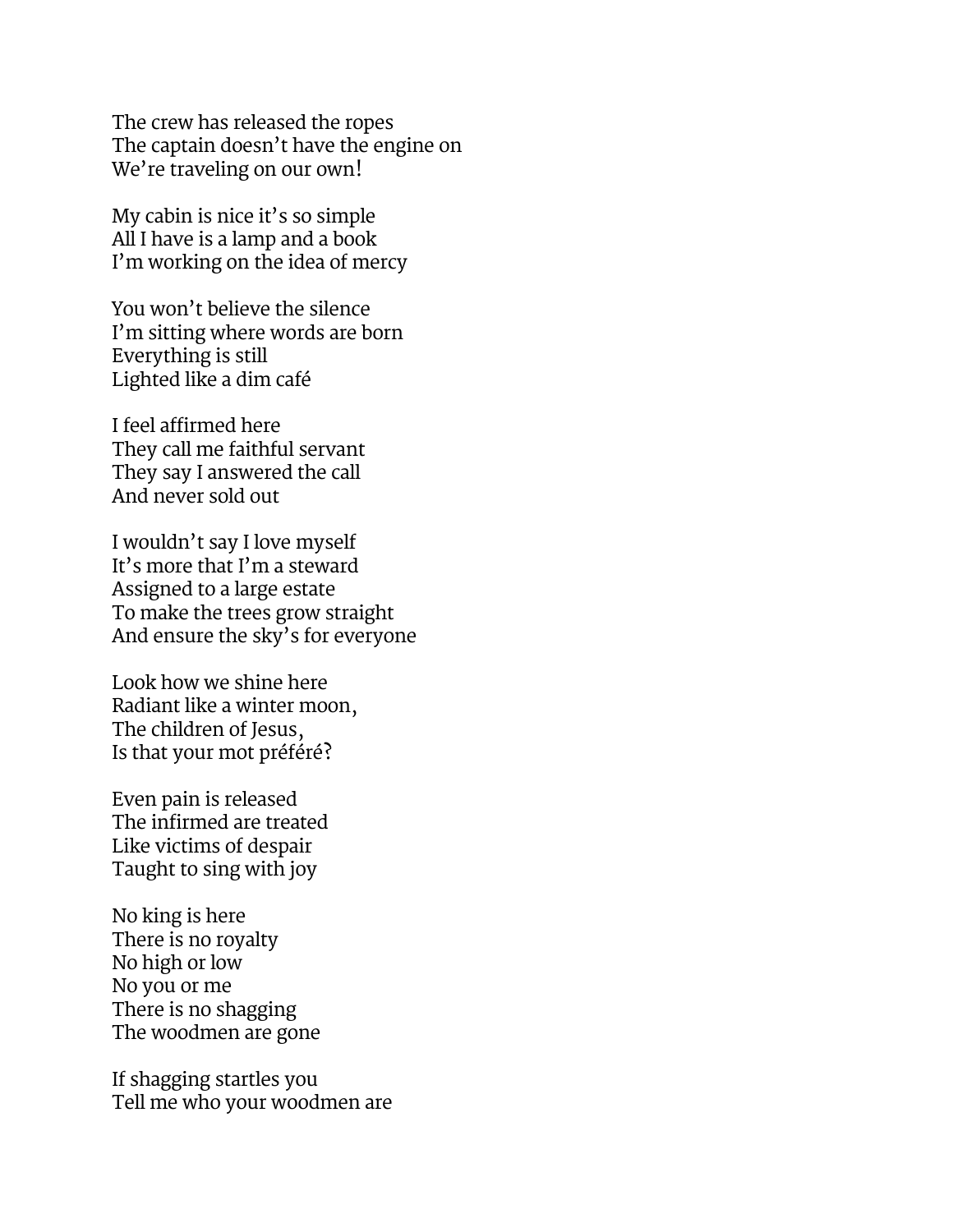Give them a name Then find a way to dismiss them I was given a baby at birth To keep from the thief of night The thief who comes When souls consign their worth To the world at large Never thinking some fool Will come along and kill them

But tonight the fool Who slays the meat of paradise Is gone, it's just me and you Sitting by the font of silence Before time Where up is down Here there This that The first last Every distinction dissolved Like a fog burned off by the sun

You once told me you were God I said I see you, God I did not drag you to a nuthouse I said, howdy God How's your highness today? But you acknowledged nothing

Tell me what you see Tell me what you know Tell me about the lady who comes To clean the shit off the toilet bowl After you leave the hotel Ask her about paradise

Which is where I came in At Le Bateau de Beuh The ark of stability

You can see how far It sets the door ajar And soothes the saddened chin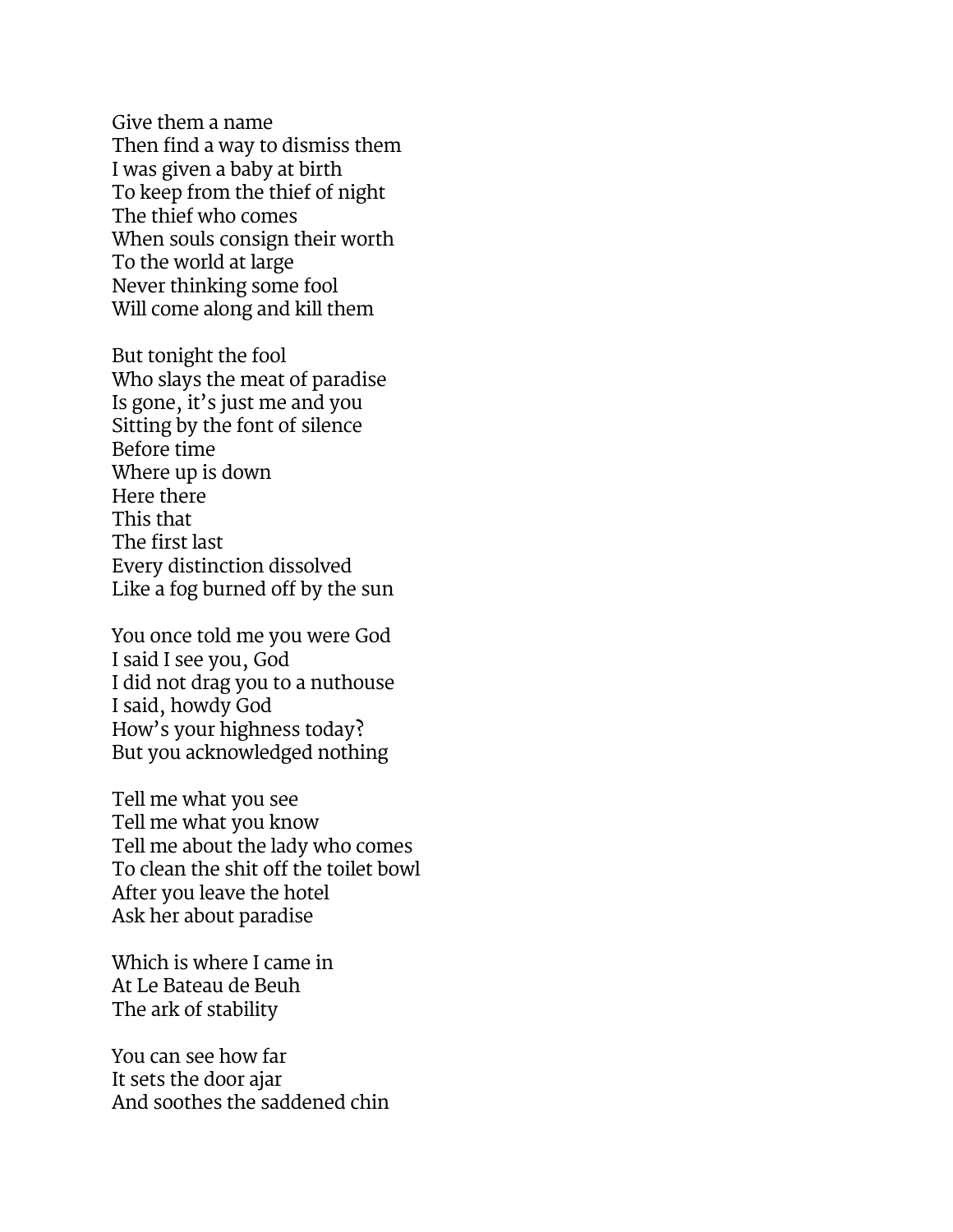Reaffirming that madness Is worth the price of sanity I'm not an apologist I do not sow discord I was just sent to say

Life is short, pilgrim, Blame, ignorance, and hierarchy Push your face in the mud They make fun as you drown Alongside the boat of beuh.

About this poem:

This poem's origin is Ginsberg's "Lysergic Acid," Williams' "Gi' me a reefer, Lawd," and Arthur Rimbaud's "Le Bateau Ivre."

About the poet:

Dennis Sullivan is a poet who lives in Voorheesville, NY with his wife Georgia Gray and their feline family: Clare, Catherine (aka Slinky), Stephanie, Fiddler, and Juniper and our now RIP, Taco.

\*\*\*\*\*\*\*\*\*\*

April 22

Forefathers

*by Tim Verhaegen*

My father left for work before dawn. He drove bulldozers, pay loaders, dynahoes. Dirty and disheveled even after his bath. Cursing, laughing, drinking beer, playing poker. He made pancakes on Sunday mornings.

Grandfather Verhaegen was a merchant marine. Grandpa Hoyt owned the general store in Amagansett. Who they were, their voices, their movements, shrouded in wrinkled photos protected in smudged glass frames. Glimpses of their lives echoed over and over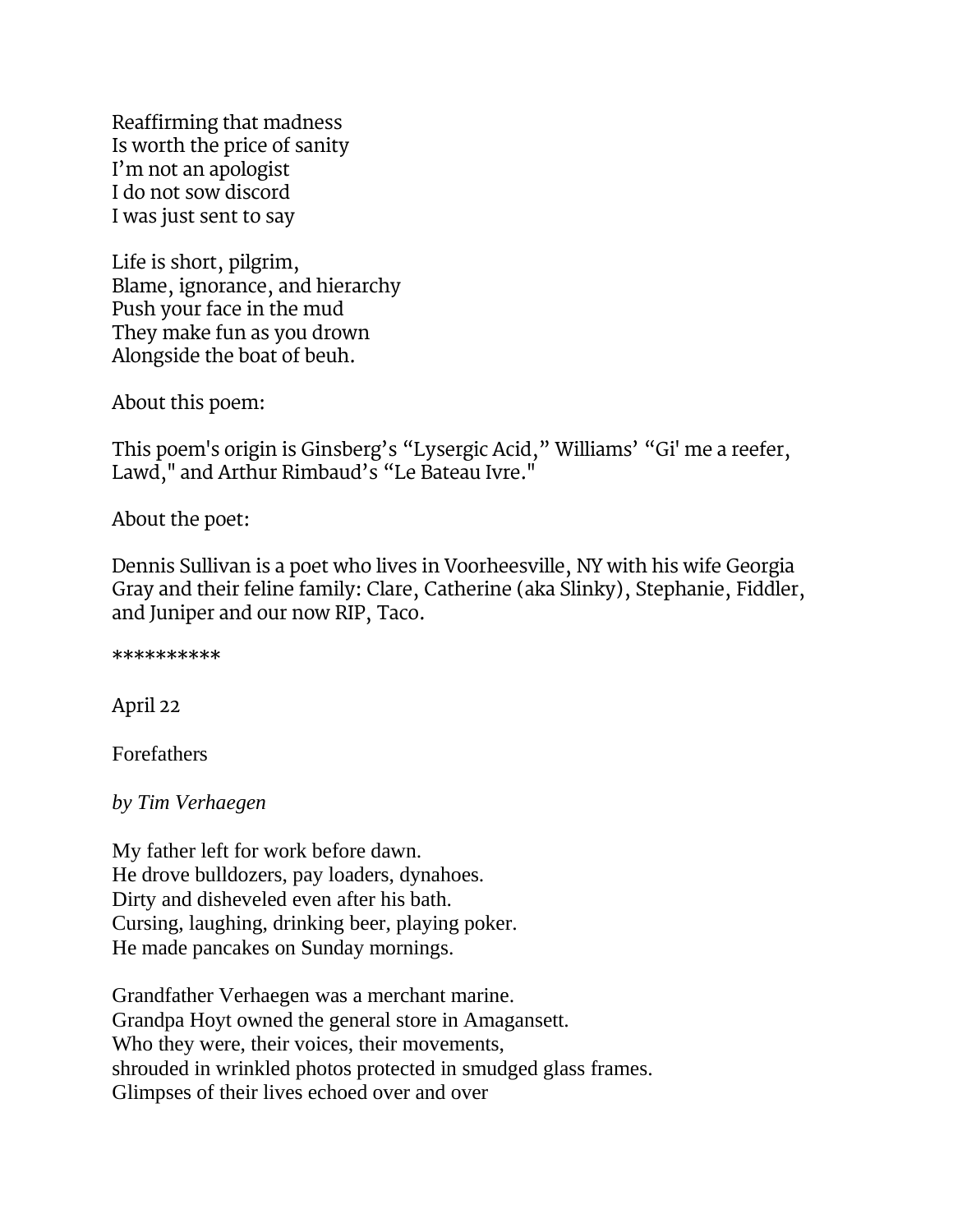by different people giving different versions of the same few stories. Uncle Charlie was a potato farmer. Those Osborns have been farming the land here since 1640. Uncle Bill was a truck driver. Uncle Dick an electrician. My other Uncle Bill, far away and distant, a career man in the military.

They were white, blue collar and came from blue collar. Lived in proud houses. With proud wives. Money in the bank. They wore white collars at weddings, baptisms and funerals.

Attacked, insulted, blamed. An assemblage of altruists, activists, and experts just slung mud on their sacred graves.

Their bodies exhumed, beheaded, quartered. Strewn torn to pieces, their mangled hearts, hung on the steps of telephone poles swinging to and fro over passing civil rights parades.

Rainbow flags, and flags waving yellow, white and purple. Signs written with blood.

The educated Chanting

The broad-minded Chanting

A miscellany of race, religion and numerous genders Shouting

*Vengeance Kill their sons*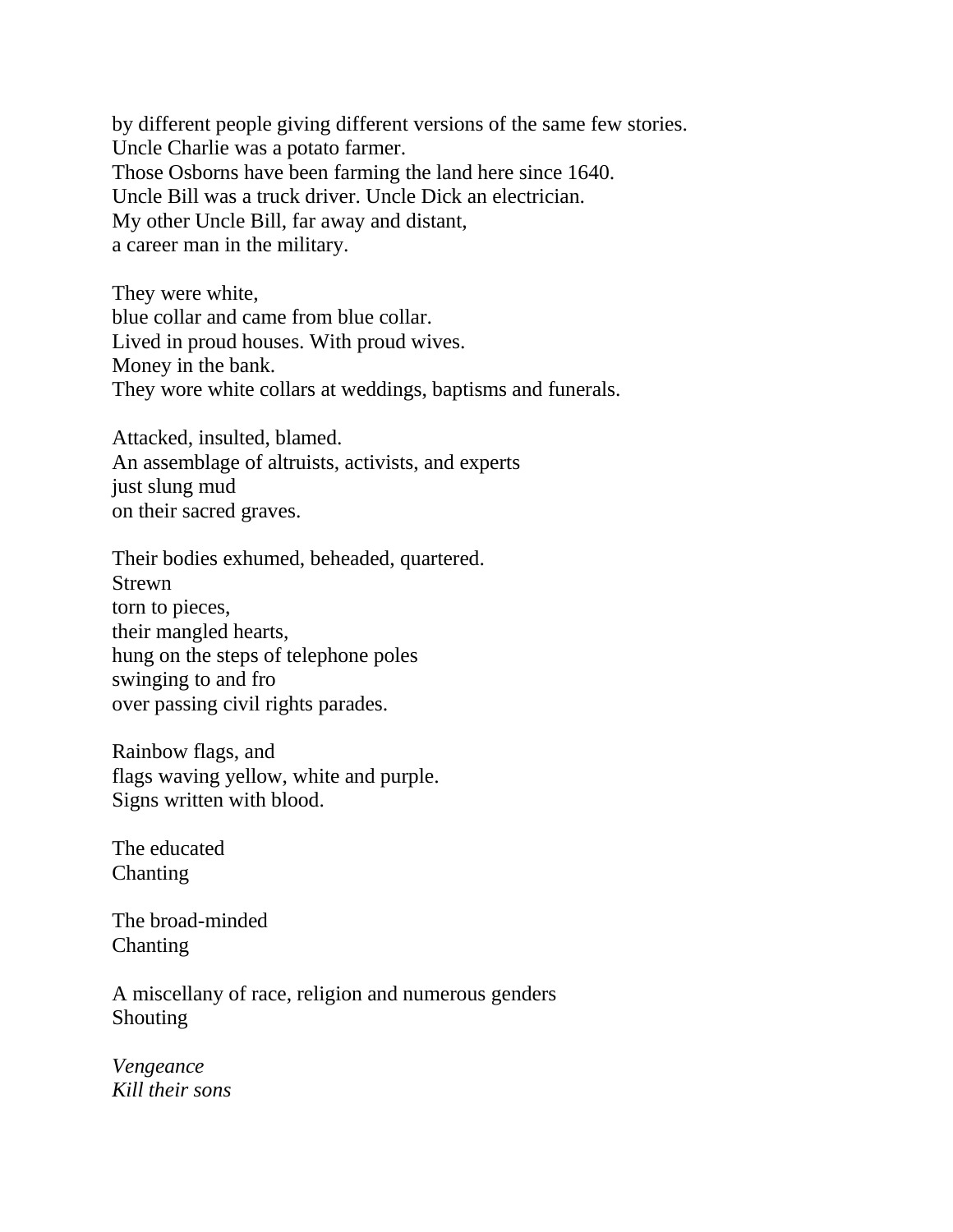*Payback Imprison their grandsons*

*Now it's their turn to be enslaved!*

About the poet:

Tim Verhaegen wrote hundreds of pages of poetic drivel while he was in high school and college. He has been writing poetry since 2005. He has been employed in a field that has absolutely nothing to do with art since 1992. He surrounds himself with writers and non-writers alike although he has to admit, the non-writers around him are usually much nicer.

\*\*\*\*\*\*\*\*\*\* April 23 I Can Feel *by PmBoudreux* Breeze on my face Sun through my skin Blood in my veins pulse Hands play psalm-one dash two keeping in mind keeping, all in time Without you, I feel nothing Without you I cannot feel the breeze upon your face nor shinning copper your skin What I feel is where I begin About the poet:

Peter Boudreaux lives in Rensselaerville, NY, and is a member of the Library's Poetry and Writing Groups.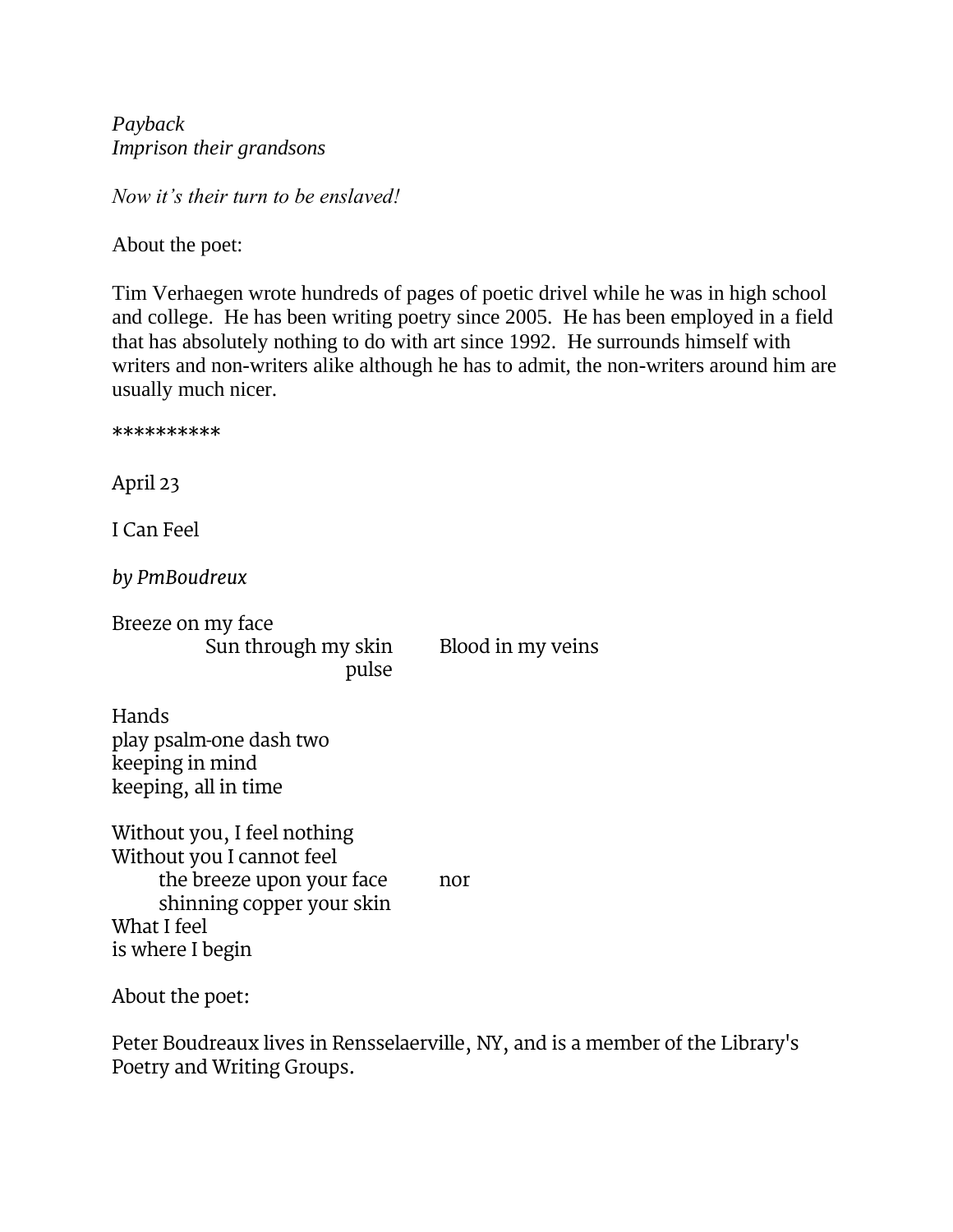\*\*\*\*\*\*\*\*\*\*

April 24

November Light

*by Claire North*

Ephemeral availability it suffuses me with rampant longing and rapture Teasing the end of the beginning through the sheen of new pathways twixt newly naked tree branches A powdery softness in the sky flirting blue through the filter of next the sky closer to impart portents through the veil

The hour staggering back the light a rare gambit giving way to a subterranean pearl

It bathes me in frosty glissando holds me suspended then plunges me into the bittersweet starkness

Eyes wide open not to miss a refraction in my darkest corridors

About this poem:

Winter has always been my favorite season. It's why I moved to Vermont, so I could at last have the Winters of my dreams. On the first day of my first November in Vermont, I woke up to a dusting of snow and could see for miles through the bare trees. I never expected November's light to astonish me so, what it would awaken in me during the "days of grace," the time after foliage and before the first heavy snows when we have the peace and space to finish up the preparations for Winter and marry up with it - for better or for worse.

About the poet: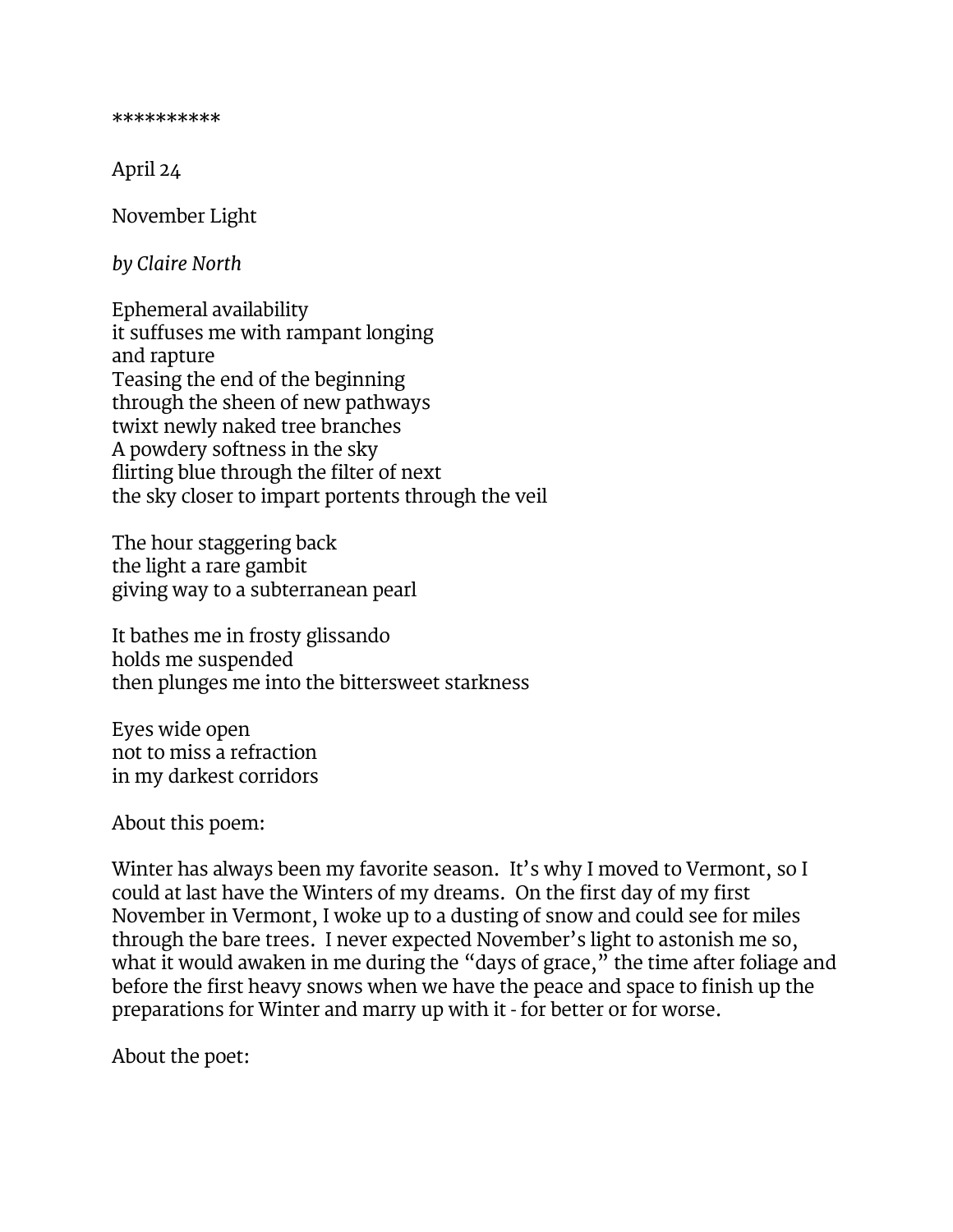Claire North is a member of the Gossamer Stone Poets, a poetry writing and reading group in Manchester, VT. Her poems appear in the poetry collection Border Lines. She is active in planning poetry events as well as taking part in them, both in VT and in Rensselaerville, NY. Claire holds an MFA in Creative Writing from Goddard College, where she never missed an opportunity to commune with poets and poetry when she could play hooky from long fiction. She is a Mentor for Young Writers Day/MindsOn, and believes poetry is the universal language we all share.

\*\*\*\*\*\*\*\*\*\*

April 25

Flower of Day

*by Alan Casline*

every form of nature describes a flow of energy

what is the lesson of a flower?

entire forested world contained in an acorn

rose of the world breathes out smell

shelter under summergreen canopy

gift of outside either harsh or kind or some of each pampered garden flower grows shallow roots

desert spring gives a moist pocket of time

dry country plant with immense spreading roots

a few rare flowers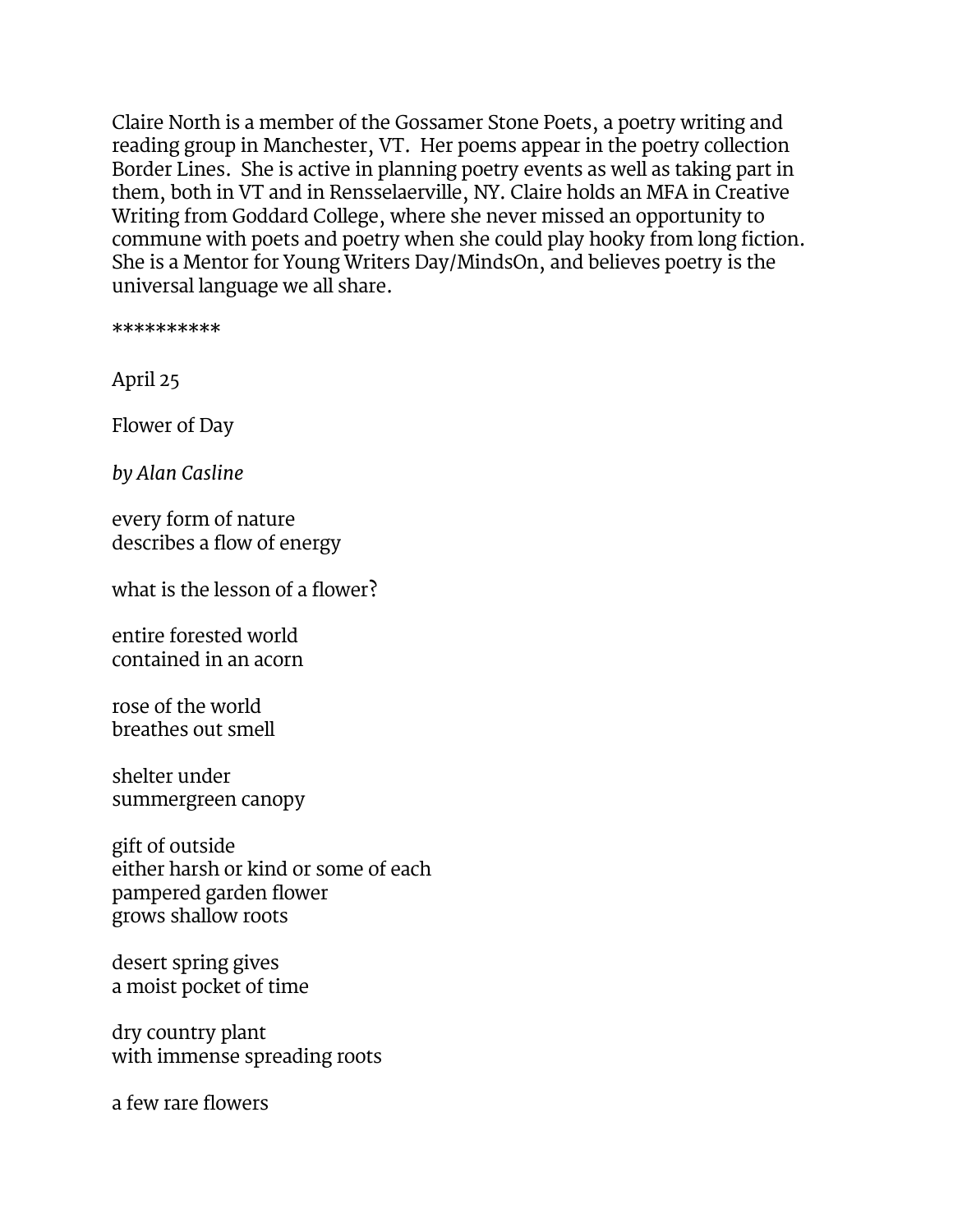with energy to grow

hardy seeds wait as traveler has no choice but to pass

exotic flowers cover landscape with nomadic restlessness

native flower counts numbers invisible to a gardener's hand this is for the poet's fancy, the artist's frame

About the poet:

Alan Casline is the editor of Rootdrinker, a long-standing magazine of watershed poetics, art, and nonfiction. As Director of Rootdrinker Institute, his efforts include running open mics and special gatherings for poets, producing the RD Newsletter and using Benevolent Bird Press to publish the work of fellow writers and artists. He is co-founder and on-going chronicler of The Cloudburst Council, an annual poetics gathering held in the Finger Lakes watershed. He lives with his wife, Jennifer Pearce, in a suburban neighborhood outside of Albany, NY.

\*\*\*\*\*\*\*\*\*\*

April 26

Split Stone

*by Robert A. Miller*

Picking my way through the woods

I saw a large stone that was bisected By a shadow

At the height of the sun

And I took a picture that hangs on my wall to this day,

Later that afternoon, I

Stopped in a shelter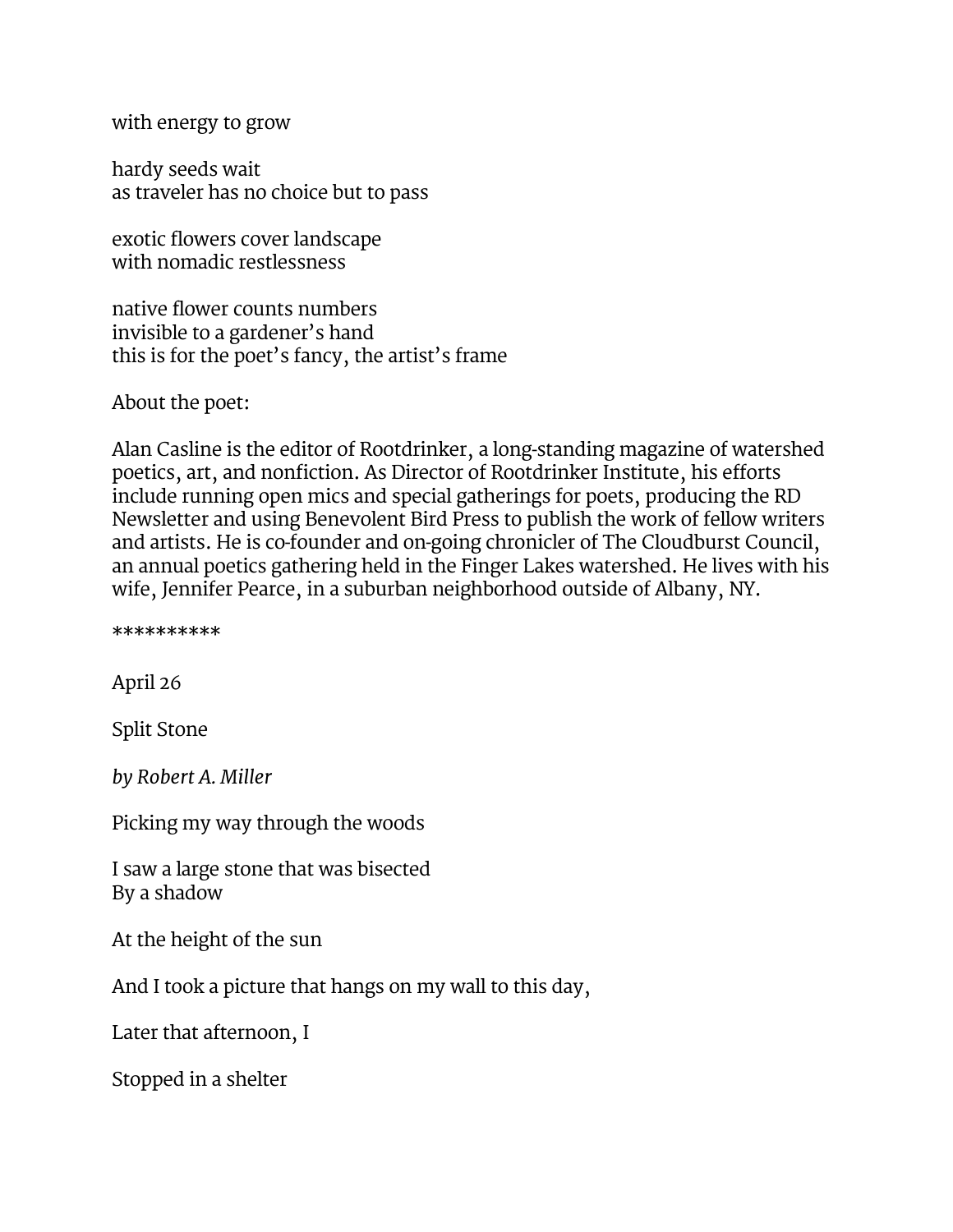With my pack and watched a stream rushing over a flat bed of rocks

And enjoyed the feeling of complete solitude

In that forest,

Still later

On the side of a high hill

Looking across the valley at the carpet of pines

I made a pencil drawing of a single

Stunted spruce against the sky

That is propped now on a bookshelf

Here in my office

Where I am looking out the window

At the mist

About this poem:

This is one of a series of poems I began three years ago that emerge from my daily experience of waking up in the mountains.

About the poet:

Robert A. Miller is a journalist, poet, and short story writer. Since he retired from New York City's public television station, WNET, as director of educational publishing, he has lived in the northern Catskills.

\*\*\*\*\*\*\*\*\*\*

April 27

No Chance

*The cradle rocks above an abyss, and common sense tells us that our existence is but a brief crack of light between two eternities of darkness.*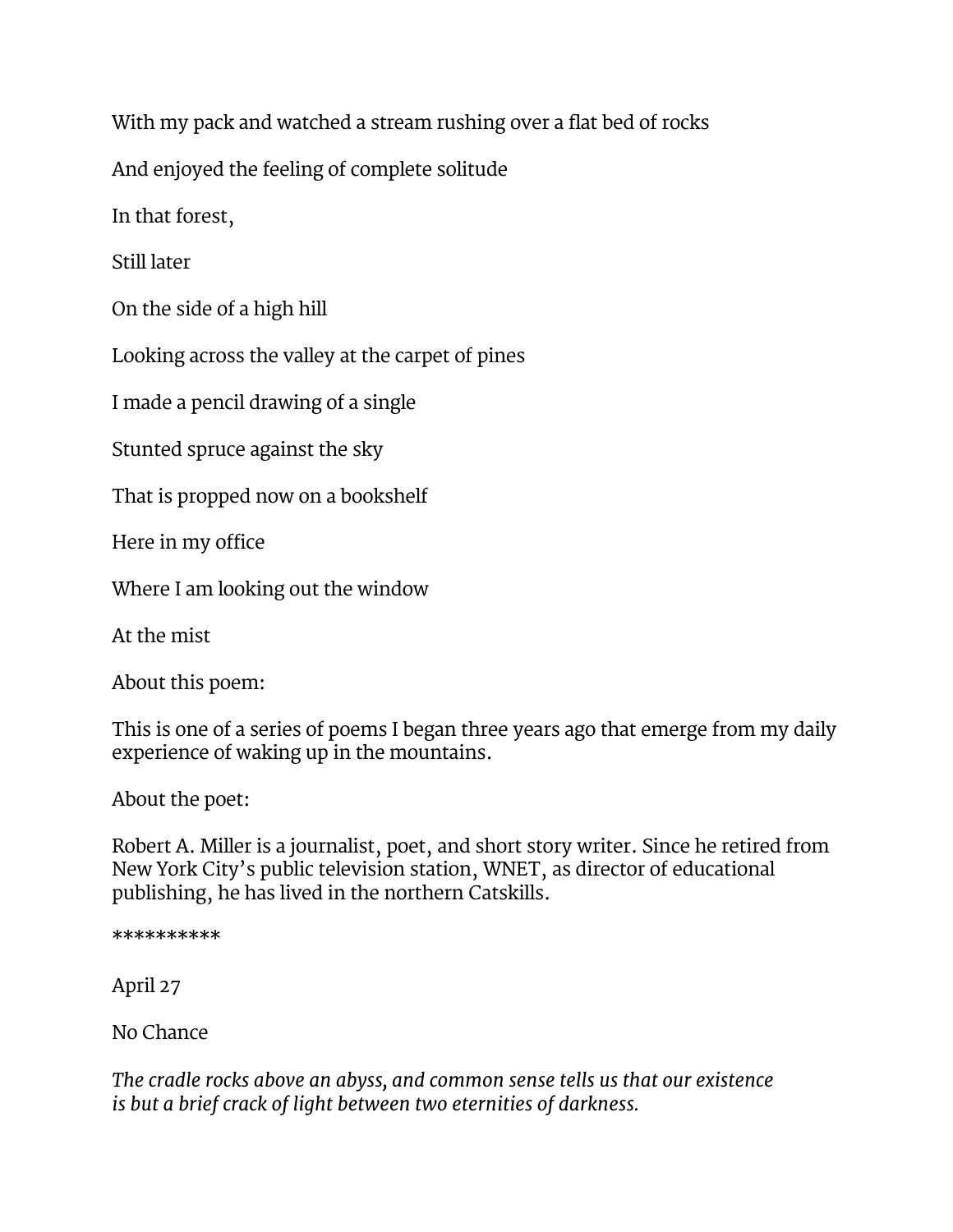#### - Vladimir Nabokov, *Speak, Memory*

#### *by Mike Burke*

That morning you didn't get a chance to make your bed change your dirty shirt put your dishes in the sink or kiss your mama goodbye. You had to get to the hardware store pick up your check and get to the bank before noon.

You hit that telephone pole straight on, 65 in a 35.

Joe on the rescue squad said you were wedged in the back window ledge crying, swearing, screaming that you didn't want to die.

By the time they cut you out you were gone.

30 years later The pole still leans at an angle. Your mother moved so she wouldn't have to pass it everyday. Your twin brother who was 16 is now a raging alcoholic car accidents, wife beatings, jail.

Once you slid into the driver's seat turned on the ignition hit the gas hell-bent toward the abyss you didn't stand a chance.

Neither did the people that loved you.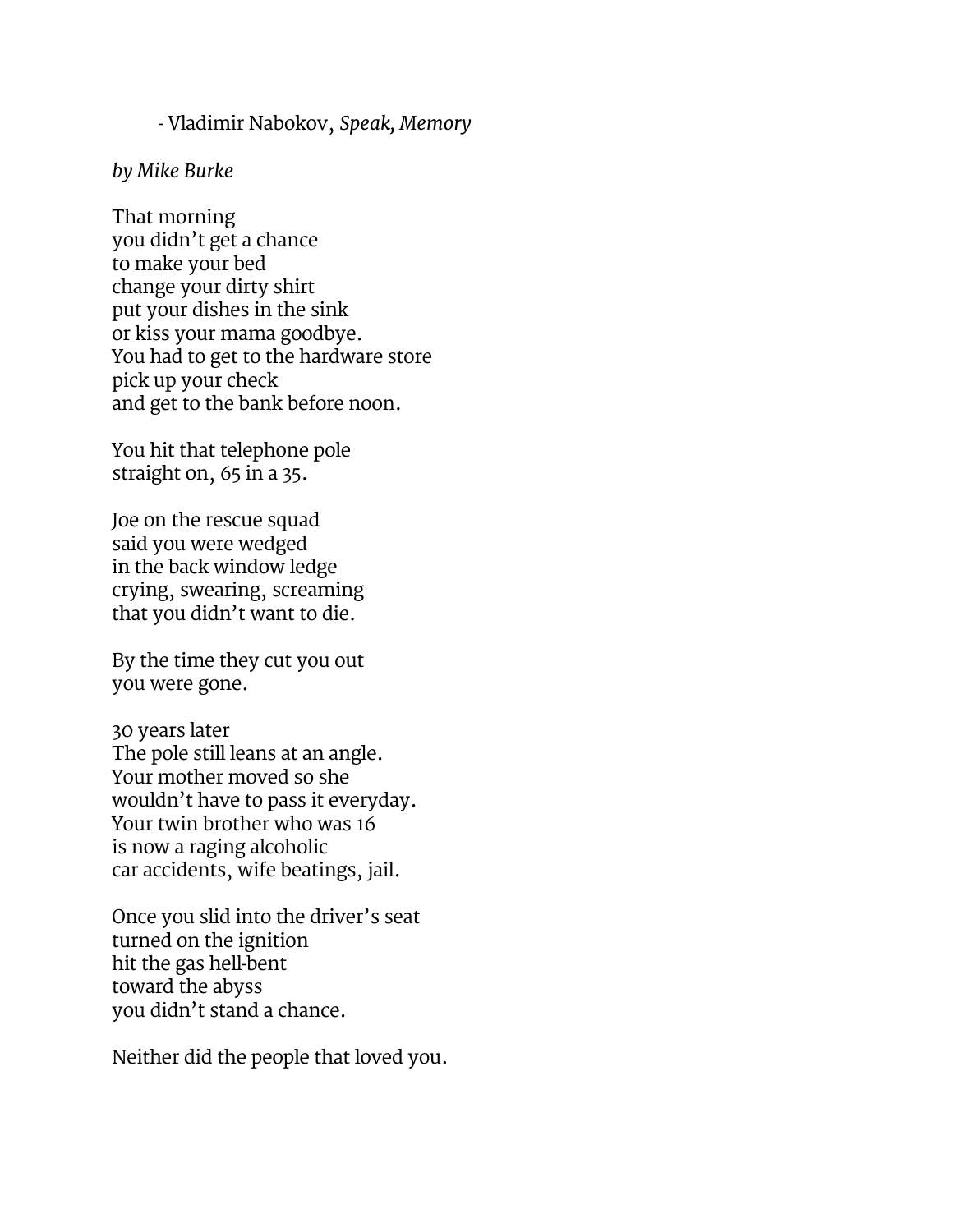#### About the poet:

Mike Burke is a blue-collar poet who winters in the nation's oldest city and summers on a compound in the Helderbergs.

\*\*\*\*\*\*\*\*\*\*

April 28

A Sad Parting

*by Tony Fallon*

We stood beside the fence and I held you oh so tight The next day I'd be in New York this was our final night I felt your body shaking as the tears rolled down your face I never felt as uncomfortable as I stared out into space. I never will forget the day your family moved in next door I was a little over five and you were a few months past four You had all come home from England this was to be your base Your parents spent every penny buying your grandfather's place All the neighbors had said that the old house was always haunted But my mother used the holy water and made you all feel wanted If there was a ghost there the holy water certainly did the trick And your family was never haunted and was very rarely sick I was your guardian angel when you started to walk to school I punched many noses that made fun of your accent from Blackpool Even though you were small for your you age you were very strong And you never took shit from anyone who ever did you wrong I often saw you lose a fight or lose a game but I would be lying If I was to say that before that night anybody ever saw you crying I knew as I held you weeping that night your love for me was true But with no education or money, I was not worthy of you We were always together I thought we were the perfect pair If you went with all who wanted you I wouldn't have a prayer I said I would go to America and from College would graduate And I would come back a better man if you would agree to wait. My heart was surely breaking as I walked towards that big plane I almost turned back once or twice to be with you Elaine On the ride over to America, I made a promise to give up the beer Later I went over to St. John's in Queens and I became a Pioneer\* All the letters and clippings you sent me for the soul they were food Many nights I came home exhausted and they'd pick up my mood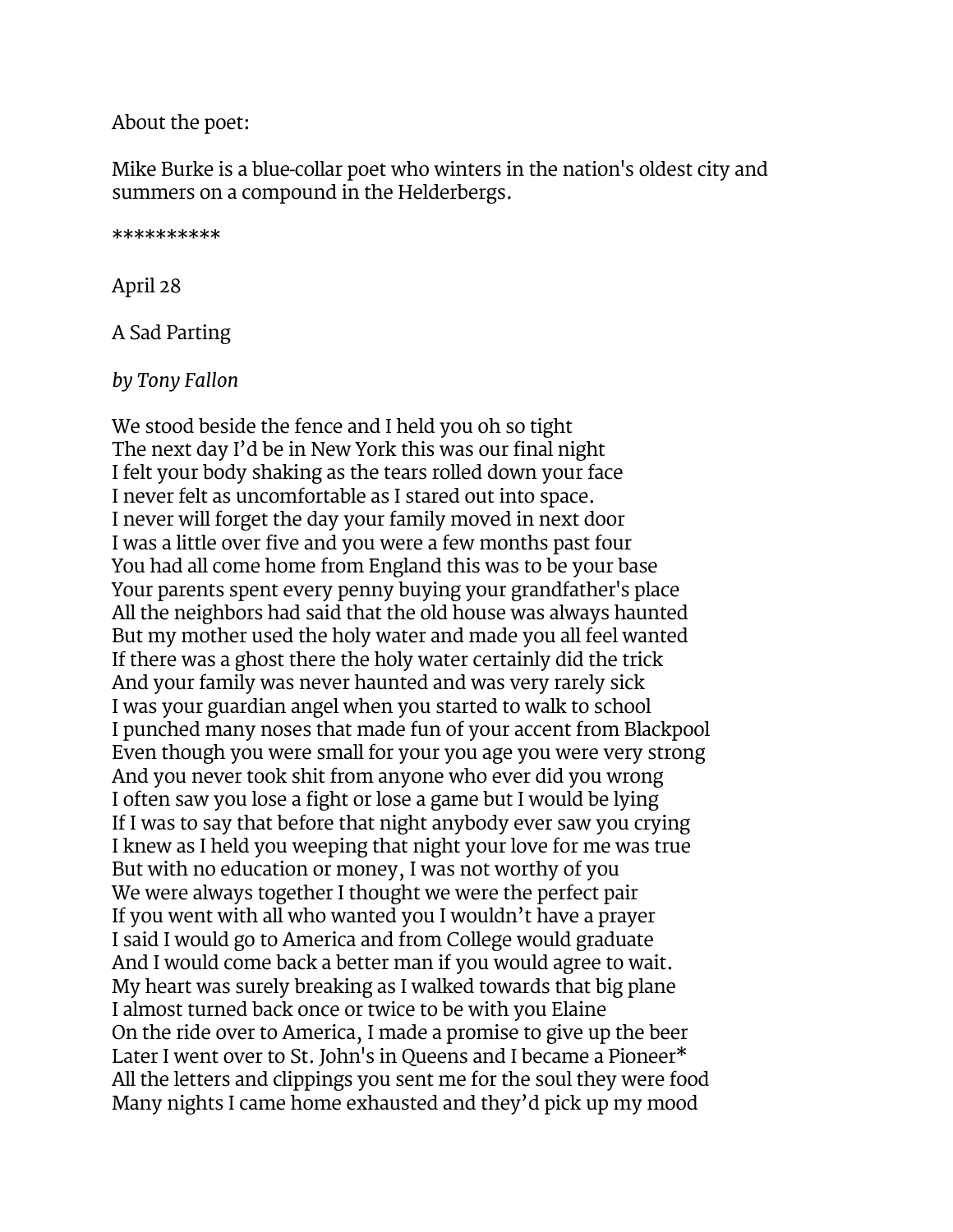For years on nights and weekends, I went to many, many schools I know how to work computers and I can also fix them with tools People may say for a farmer I may be into spelling corrections I certainly will not be like that but I'll be able to talk about elections I hope that all those long and lonely years that we've had to sacrifice Will bring us closer together and be well worth the price I told you that night I would be true even from far across the sea Well I'm coming home tomorrow, and I hope you'll marry me.

\* The Pioneer Total Abstinence Association is an organization of Irish Catholic non-drinkers.

About the poet:

Tony Fallon was born in Athlone, Ireland. His columns, short stories, news items, and poems have appeared on both sides of the Atlantic in newspapers, journals, weeklies, monthlies, and annuals for the past 55 years. For over 25 years he was a mobile DJ in the New York City area. He has won many awards in his 40-year career in radio in Ireland and America. Presently he can be heard on WGXC 90.7 FM in Columbia/Greene Counties and on www.wgxc.org, Sunday 8 PM Irish and Friday 9 AM Rock and Dance, and on WLPP 102.9FM in Palenville.

\*\*\*\*\*\*\*\*\*\*

April 29

Babka

*by Ann Lapinski*

When the eggs and butter were on the kitchen counter before I left for school, the day tasted different.

The chemistry assignments seemed more like a bowl of oatmeal than a serving of collard greens. The late bus offered moments to picture her hands kneading dough and mounding it into the large round pan where it would rise to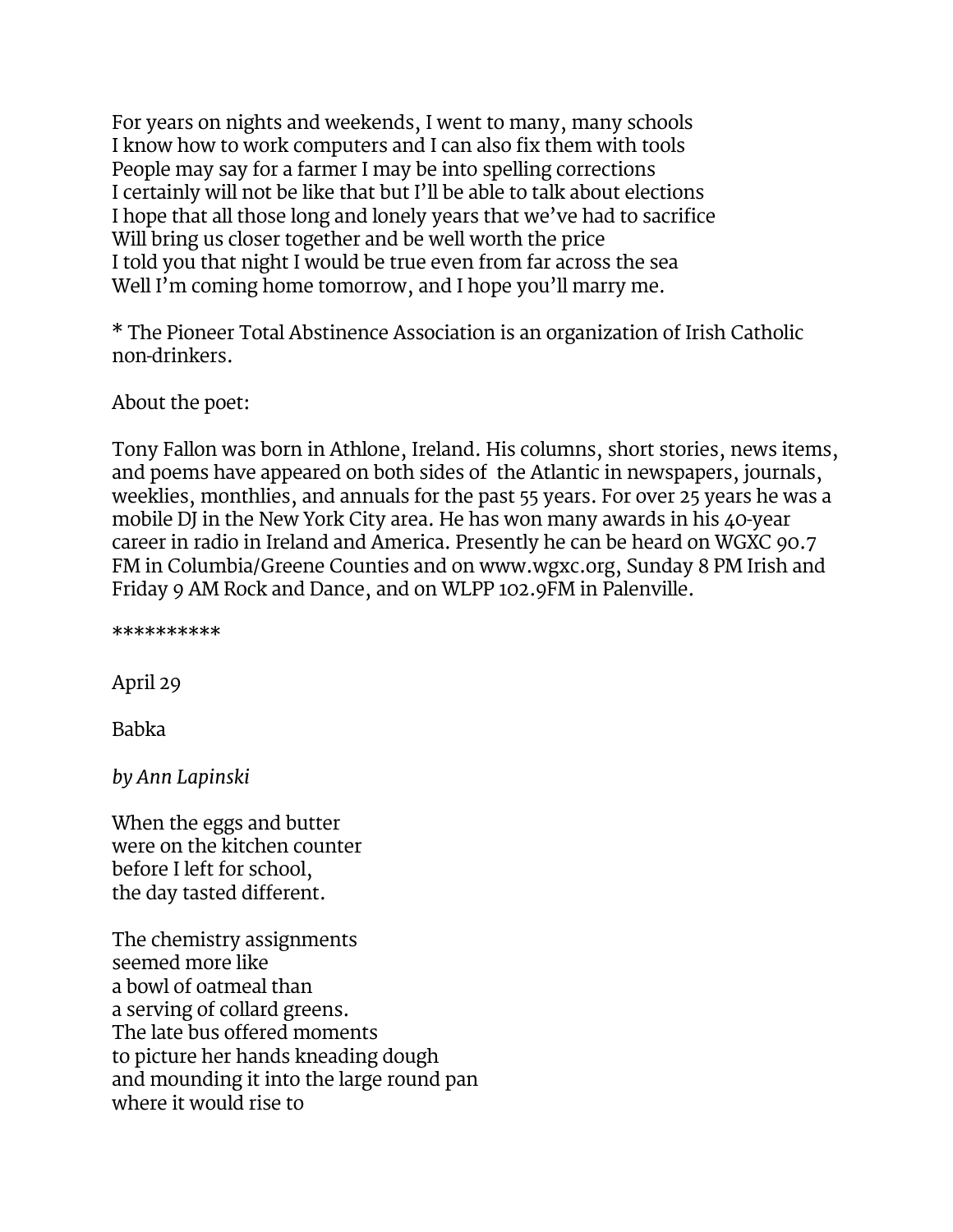just over the top. When I open the front door yeast, sugar and butter carry me to the kitchen where my mother and the warm loaf

sit.

About the poet:

Ann Lapinski has loved reading poetry since high school. She never imagined herself writing poetry until she sat down to write a short story which came out as a poem. There was no gong back from that experience about eight years ago. She is grateful for all the support and encouragement she has received from other poets.

\*\*\*\*\*\*\*\*\*\*

April 30

Love as Empty Bottle of Whiskey or: Mary Magdalene Breaks Her Silence

*by Jill Crammond*

When he sleeps his sentences are whiskey. She dreams she no longer believes the lie,

sleepwalks to the kitchen, mouths cashews until the salt burns her lips. It is impossible

to tell the story of a woman turned to stone without mentioning how the man marinated

her first. Not serenaded, but marinated. Not singing, but simmering in an acrid bath

of untruth and ecstasy, brine and ballyhoo. There is an art to softening what is hard.

Not melting, but coaxing into a gentle boil. Seduction as kitchen science. The toughest shell